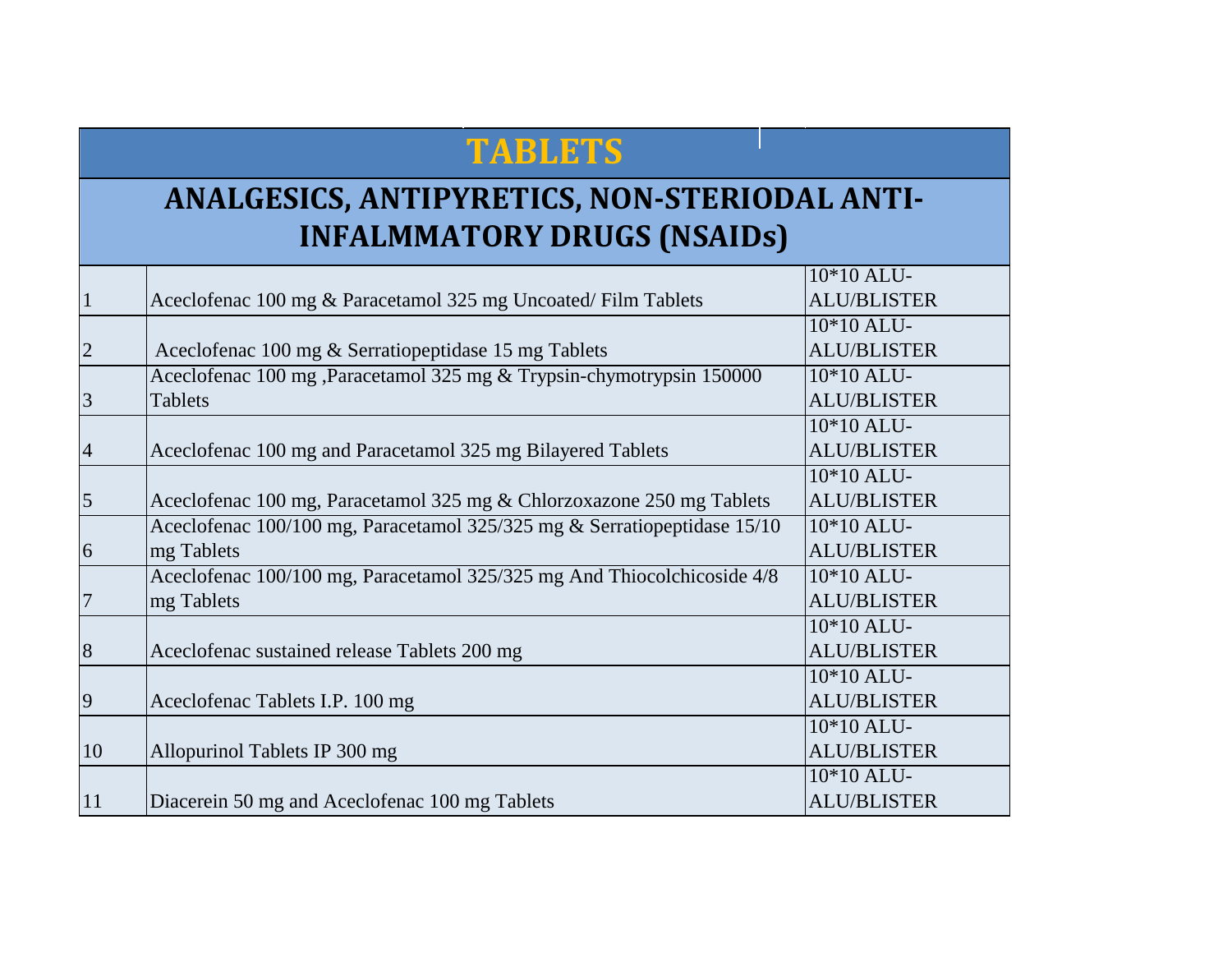|               |                                                                           | 10*10 ALU-         |
|---------------|---------------------------------------------------------------------------|--------------------|
| <sup>12</sup> | Diacerein 50 mg, MSM 250 mg & Glucosamine 750 mg Tablets                  | <b>ALU/BLISTER</b> |
|               |                                                                           | 10*10 ALU-         |
| 13            | Diclofenac Potassium 50 mg & Paracetamol 325 mg Tablets                   | <b>ALU/BLISTER</b> |
|               |                                                                           | 10*10 ALU-         |
| 14            | Diclofenac Potassium 50 mg & Serratiopeptidase 10 mg Tablets              | <b>ALU/BLISTER</b> |
|               | Diclofenac Potassium 50 mg, Paracetamol 325 mg & Chlorzoxazone 250 mg     | 10*10 ALU-         |
| 15            | Tablets (Film coated)                                                     | <b>ALU/BLISTER</b> |
|               |                                                                           | 10*10 ALU-         |
| 16            | Diclofenac Potassium 50 mg and Metaxalone 400 mg Tablets                  | <b>ALU/BLISTER</b> |
|               | Diclofenac Potassium 50 mg, Paracetamol 325 mg & Chlorzoxazone 250 mg     | 10*10 ALU-         |
| 17            | Tablets (uncoated)                                                        | <b>ALU/BLISTER</b> |
|               | Diclofenac Potassium 50/50 mg, Paracetamol 325/325 mg & Serratiopeptidase | 10*10 ALU-         |
| 18            | 15/10 mg Tablets                                                          | <b>ALU/BLISTER</b> |
|               |                                                                           | 10*10 ALU-         |
| 19            | Diclofenac Sodium Gastro-resistant Tablets IP 25/50 mg                    | <b>ALU/BLISTER</b> |
|               |                                                                           | 10*10 ALU-         |
| 20            | Diclofenac Sodium Tablets IP 100 mg                                       | <b>ALU/BLISTER</b> |
|               |                                                                           | 10*10 ALU-         |
| 21            | Eperisone Hydrochloride 50 mg & Paracetamol 500 mg Tablets                | <b>ALU/BLISTER</b> |
|               |                                                                           | 10*10 ALU-         |
| 22            | Etodolac 300/300/400/400 mg and Thiocolchicoside 4/8/4/8 mg Tablets       | <b>ALU/BLISTER</b> |
|               |                                                                           | 10*10 ALU-         |
| 23            | Etodolac 400 mg and Tolperisone Hydrochloride 150 mg Tablets              | <b>ALU/BLISTER</b> |
|               |                                                                           | 10*10 ALU-         |
| 24            | Etodolac Extended Release Tablets IP 400/600 mg                           | <b>ALU/BLISTER</b> |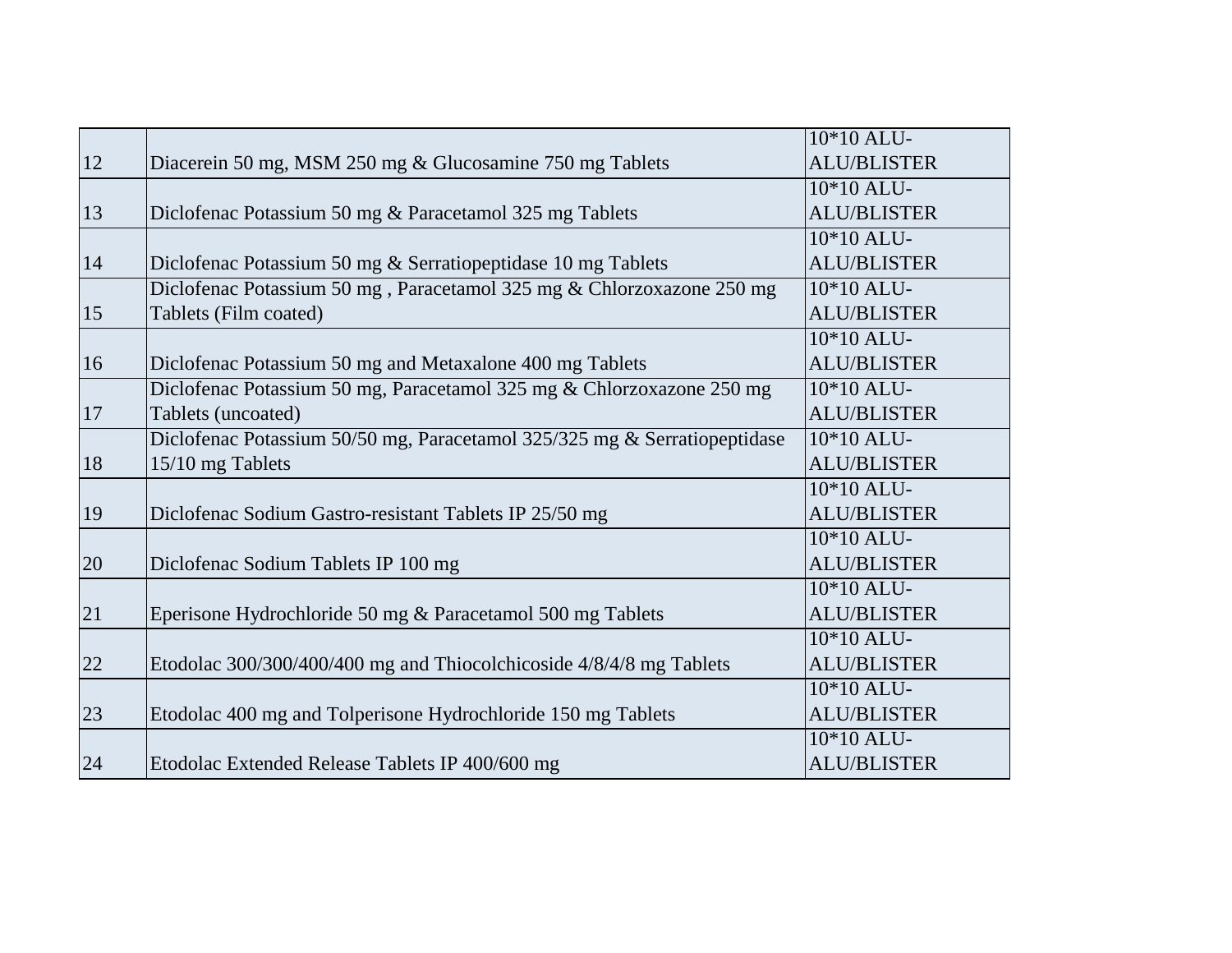|    |                                                                   | 10*10 ALU-         |
|----|-------------------------------------------------------------------|--------------------|
| 25 | Etodolac Tablets IP 400 mg                                        | <b>ALU/BLISTER</b> |
|    |                                                                   | 10*10 ALU-         |
| 26 | Etoricoxib 60 & Paracetamol 325 mg Tablets                        | <b>ALU/BLISTER</b> |
|    |                                                                   | $10*10$ ALU-       |
| 27 | Etoricoxib Tablets IP 60/90/120 mg                                | <b>ALU/BLISTER</b> |
|    |                                                                   | $10*10$ ALU-       |
| 28 | Febuxostat Tablets 40/80 mg                                       | <b>ALU/BLISTER</b> |
|    |                                                                   | 10*10 ALU-         |
| 29 | Flavoxate HCl Tablets IP 100/200 mg                               | <b>ALU/BLISTER</b> |
|    |                                                                   | 10*10 ALU-         |
| 30 | Flupirtine Maleate 100/100 mg and Thiocolchicoside 4/8 mg Tablets | <b>ALU/BLISTER</b> |
|    |                                                                   | 10*10 ALU-         |
| 31 | Ibuprofen 400 mg, Paracetamol 325 mg & Caffeine 25 mg Tablets     | <b>ALU/BLISTER</b> |
|    |                                                                   | 10*10 ALU-         |
| 32 | Ketoprofen 50 mg and Thiocolchicoside 4 mg Tablets                | <b>ALU/BLISTER</b> |
|    |                                                                   | 10*10 ALU-         |
| 33 | Ketorolac Tromethamine Dispersible Tablets 10 mg                  | <b>ALU/BLISTER</b> |
|    |                                                                   | 10*10 ALU-         |
| 34 | Lornoxicam 4/4/8 mg and Thiocolchicoside 4/8/4 mg Tablets         | <b>ALU/BLISTER</b> |
|    |                                                                   | 10*10 ALU-         |
| 35 | Lornoxicam 4/8 mg and Paracetamol 325/325 mg Tablets              | <b>ALU/BLISTER</b> |
|    |                                                                   | 10*10 ALU-         |
| 36 | Lornoxicam 8/16 mg & Thiocolchicoside 8/16 mg Tablets             | <b>ALU/BLISTER</b> |
|    |                                                                   | 10*10 ALU-         |
| 37 | Lornoxicam SR Tablets 8/12/16 mg                                  | <b>ALU/BLISTER</b> |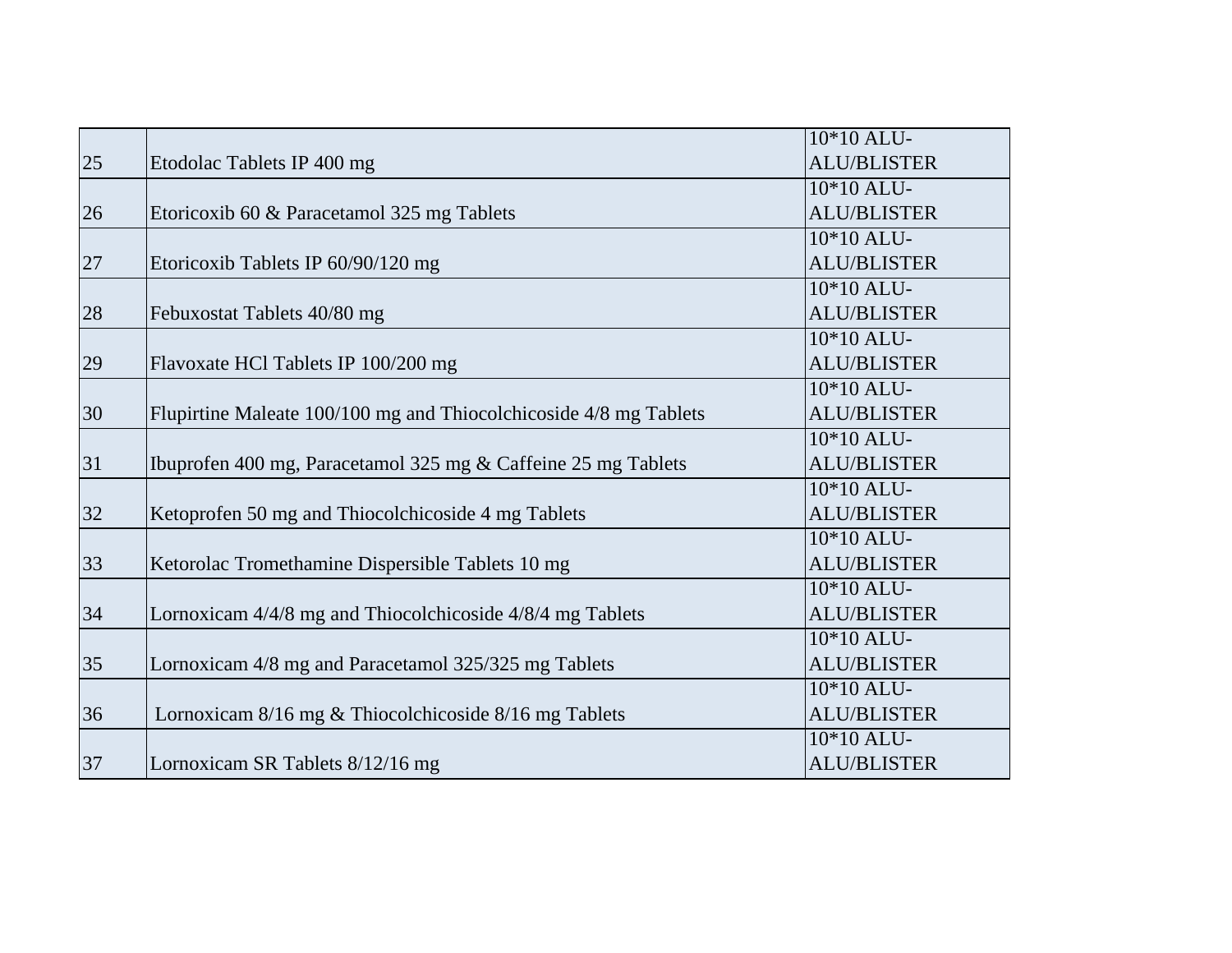|    |                                                                         | 10*10 ALU-              |
|----|-------------------------------------------------------------------------|-------------------------|
| 38 | Mesalamine Prolonged Release Tablets IP 1200 mg                         | <b>ALU/BLISTER</b>      |
|    |                                                                         | 10*10 ALU-              |
| 39 | Naproxen Tablets IP 250/500 mg                                          | <b>ALU/BLISTER</b>      |
|    |                                                                         | $10*10$ ALU-            |
| 40 | Nefopam Hydrochloride Tablets 30 mg                                     | <b>ALU/BLISTER</b>      |
|    |                                                                         | 10*10 ALU-              |
| 41 | Nimesulide 100 mg, Paracetamol 325 mg & Chlorzoxazone 250 mg Tablets    | <b>ALU/BLISTER</b>      |
|    |                                                                         | 10*10 ALU-              |
| 42 | Nimesulide 100 mg, Paracetamol 325 mg & Serratiopeptidase 10 mg Tablets | <b>ALU/BLISTER</b>      |
|    |                                                                         | 10*10 ALU-              |
| 43 | Nimesulide Tablets 100 mg                                               | <b>ALU/BLISTER</b>      |
|    |                                                                         | 10*10 ALU-              |
| 44 | Nimesulide100 mg & Paracetamol 325 mg Tablets                           | <b>ALU/BLISTER</b>      |
|    |                                                                         | 10*10 ALU-              |
| 45 | Paracetamol 500 / 650 mg & Caffeine 25/50 mg Tablets I.P.               | <b>ALU/BLISTER</b>      |
|    |                                                                         | 10*10 ALU-              |
| 46 | Paracetamol 500/500 mg & Thiocolchicoside 4/8 mg Tablets                | <b>ALU/BLISTER</b>      |
|    |                                                                         | 10*10 ALU-              |
| 47 | Paracetamol 650 mg & Caffeine 50 mg Tablets I.P. (film coated)          | <b>ALU/BLISTER</b>      |
|    |                                                                         | 10*10 ALU-              |
| 48 | Paracetamol Bilayer Tablets 1000 mg                                     | <b>ALU/BLISTER</b>      |
|    |                                                                         | $\overline{10*}10$ ALU- |
| 49 | Paracetamol Dispersible Tablets 250/650 mg                              | <b>ALU/BLISTER</b>      |
|    |                                                                         | 10*10 ALU-              |
| 50 | Paracetamol Sustained Release Tablets 1000 mg                           | <b>ALU/BLISTER</b>      |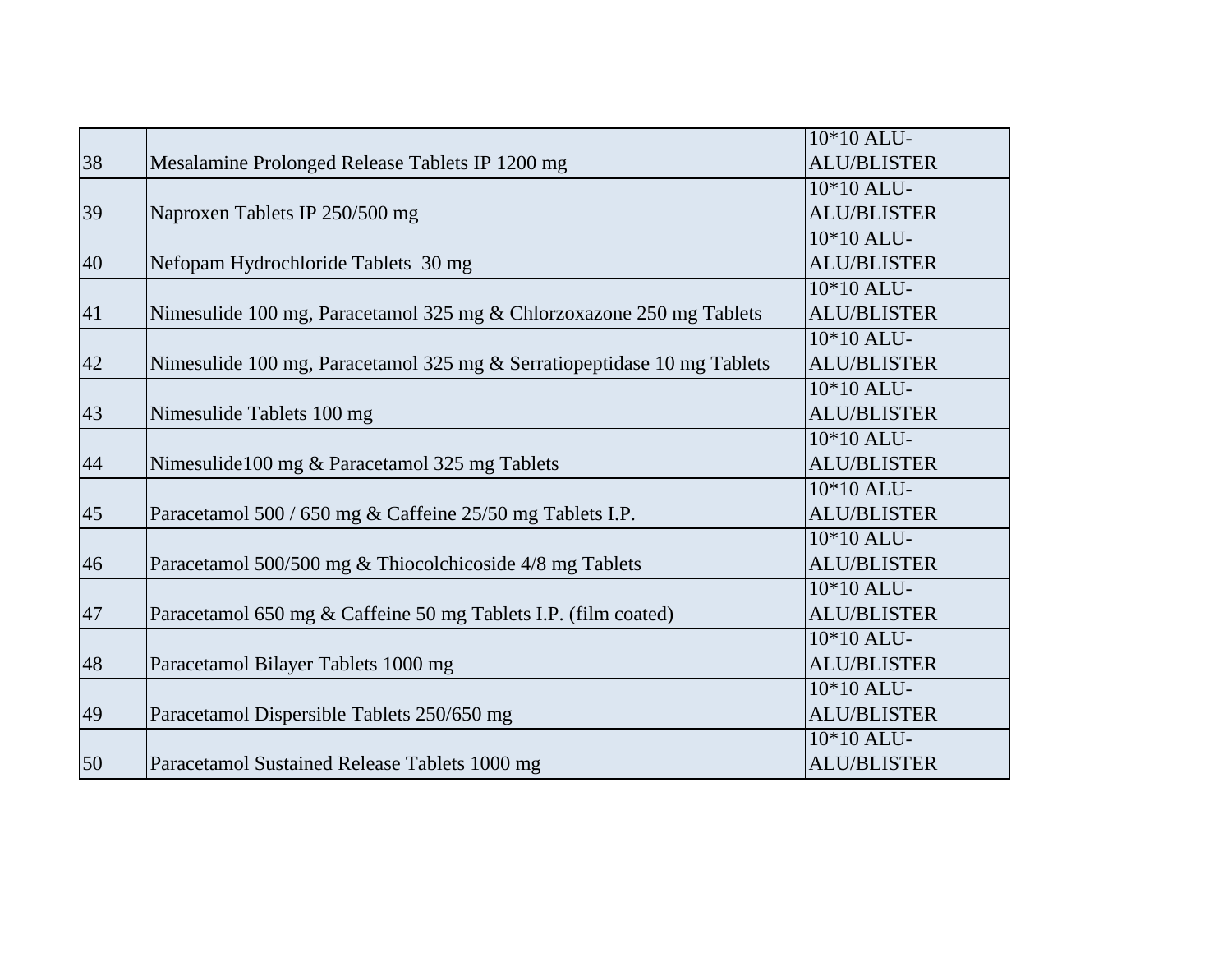|    |                                                                           | $\overline{10*}10$ ALU- |
|----|---------------------------------------------------------------------------|-------------------------|
| 51 | Paracetamol Tablets I.P. 500/650 mg                                       | <b>ALU/BLISTER</b>      |
|    |                                                                           | 10*10 ALU-              |
| 52 | Piroxicam Mouth Dissolving Tablets 20 mg                                  | <b>ALU/BLISTER</b>      |
|    |                                                                           | $10*10$ ALU-            |
| 53 | Ranolazine Extended Release Tablets 500/750 mg                            | <b>ALU/BLISTER</b>      |
|    |                                                                           | $10*10$ ALU-            |
| 54 | Serratiopeptidase Tablets IP 10 mg                                        | <b>ALU/BLISTER</b>      |
|    |                                                                           | 10*10 ALU-              |
| 55 | Thiocolchicoside 4/8 mg and Aceclofenac 100/100 mg Tablets                | <b>ALU/BLISTER</b>      |
|    |                                                                           | 10*10 ALU-              |
| 56 | Thiocolchicoside 4/8 mg and Etoricoxib 60/60 mg Tablets                   | <b>ALU/BLISTER</b>      |
|    |                                                                           | 10*10 ALU-              |
| 57 | Tolperisone HCl 150 mg and Paracetamol 325 mg Tablets                     | <b>ALU/BLISTER</b>      |
|    |                                                                           | $10*10$ ALU-            |
| 58 | Tolperisone HCl. Sustained Release Tablets 450 mg                         | <b>ALU/BLISTER</b>      |
|    |                                                                           | 10*10 ALU-              |
| 59 | Tolperisone Hydrochloride 150 mg and Diclofenac Sodium 50 mg Tablets      | <b>ALU/BLISTER</b>      |
|    | Tolperisone Hydrochloride 450 mg & Diclofenac Sodium 100 mg Extended      | 10*10 ALU-              |
| 60 | <b>Release Tablets</b>                                                    | <b>ALU/BLISTER</b>      |
|    |                                                                           | 10*10 ALU-              |
| 61 | Tolperisone Hydrochloride Tablets 150 mg                                  | <b>ALU/BLISTER</b>      |
|    |                                                                           | $10*10$ ALU-            |
| 62 | Trypsin 48 mg, Bromelain 90 mg, Rutoside 100 mg & Aceclofenac 100 Tablets | <b>ALU/BLISTER</b>      |
|    | Trypsin 48 mg, Bromelain 90 mg, Rutoside 100 mg & Diclofenac Sodium 50    | 10*10 ALU-              |
| 63 | mg Tablets                                                                | <b>ALU/BLISTER</b>      |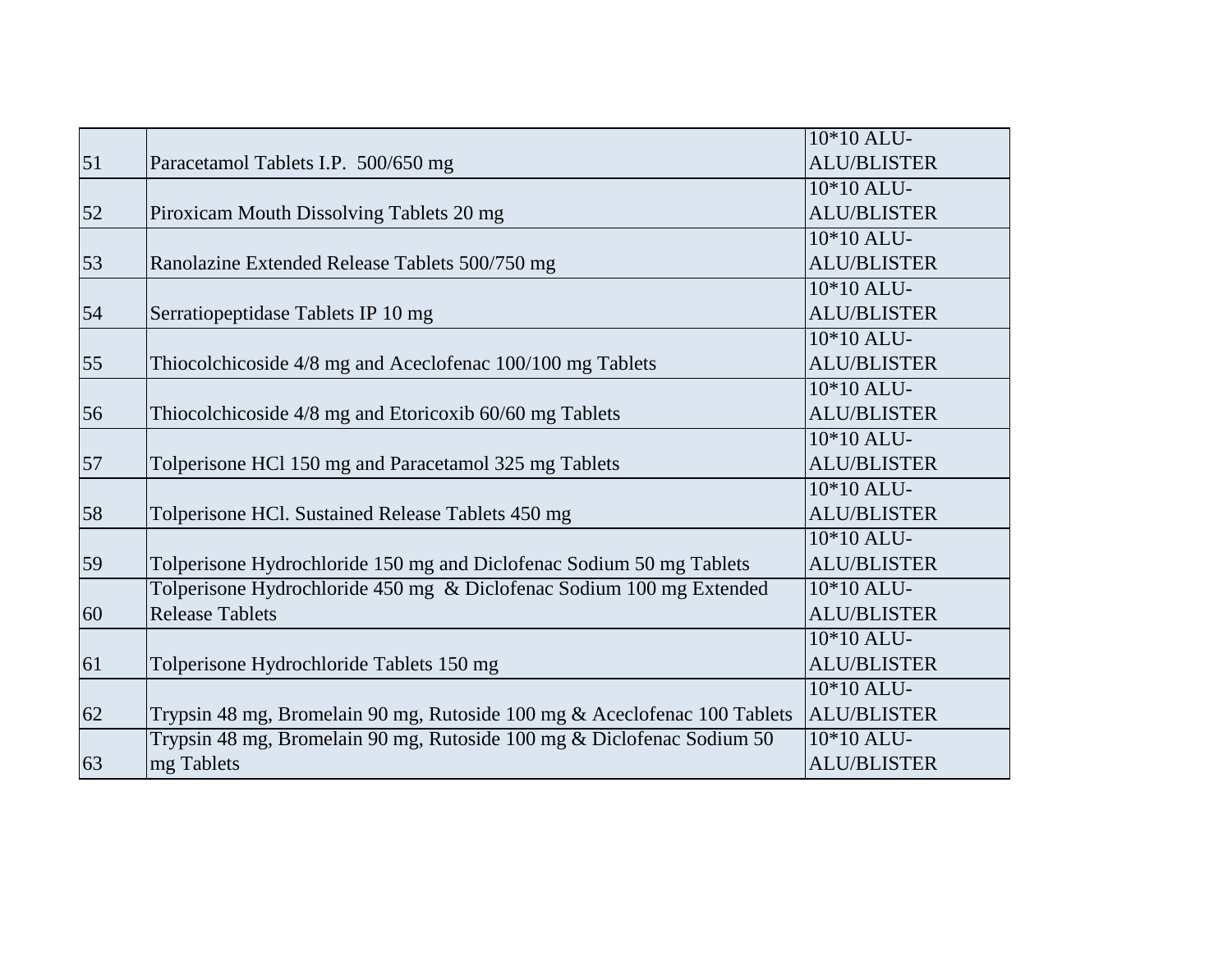|                | Trypsin 48 mg, Bromelain 90 mg, Rutoside Trihydrate 100 mg and Diclofenac | $10*10$ ALU-       |
|----------------|---------------------------------------------------------------------------|--------------------|
| 64             | Sodium 50 mg enteric coated Tablets                                       | <b>ALU/BLISTER</b> |
|                | Trypsin 48/96 mg, Bromelain 90/180 mg & Rutoside Trihydrate 100/200 mg    | 10*10 ALU-         |
| 65             | <b>Tablets</b>                                                            | <b>ALU/BLISTER</b> |
|                |                                                                           | $10*10$ ALU-       |
| 66             | Trypsin-Chymotrypsin 50,000 and Aceclofenac 100 mg Tablets                | <b>ALU/BLISTER</b> |
|                |                                                                           | $10*10$ ALU-       |
| 67             | Trypsin-Chymotrypsin 50,000 and Diclofenac Potassium 50 mg Tablets        | <b>ALU/BLISTER</b> |
|                | Trypsin-Chymotrypsin 50,000, Aceclofenac100 mg and Paracetamol 325 mg     | 10*10 ALU-         |
| 68             | <b>Tablets</b>                                                            | <b>ALU/BLISTER</b> |
|                | Trypsin-Chymotrypsin 50,000, Diclofenac Potassium 50 & Paracetamol 325 mg | $10*10$ ALU-       |
| 69             | <b>Tablets</b>                                                            | <b>ALU/BLISTER</b> |
|                |                                                                           | 10*10 ALU-         |
| 70             | Trypsin-Chymotrypsin Tablets 50,000/100,000/200,000 AU                    | <b>ALU/BLISTER</b> |
| 71             | Pirfenidone Tablets I.P.200 mg/400 mg                                     |                    |
|                |                                                                           |                    |
|                | <b>ANTIBIOTICS &amp; ANTIVIRAL DRUGS</b>                                  |                    |
|                |                                                                           | 10*10 ALU-         |
| $\mathbf{1}$   | Aciclovir Tablets B.P. 400 mg                                             | <b>ALU/BLISTER</b> |
|                |                                                                           | $10*10$ ALU-       |
| $\overline{2}$ | Acyclovir Tablets IP 400/800 mg                                           | <b>ALU/BLISTER</b> |
|                | Azithromycin 250/500 mg and Lactic Acid Bacillus 60/60 Million Spores     |                    |
| 3              | Tablets                                                                   | 10*6/10*3 BLISTER  |
|                |                                                                           |                    |
| $\overline{4}$ | Azithromycin Tablets B.P. 250/500 mg                                      | 10*6/10*3 BLISTER  |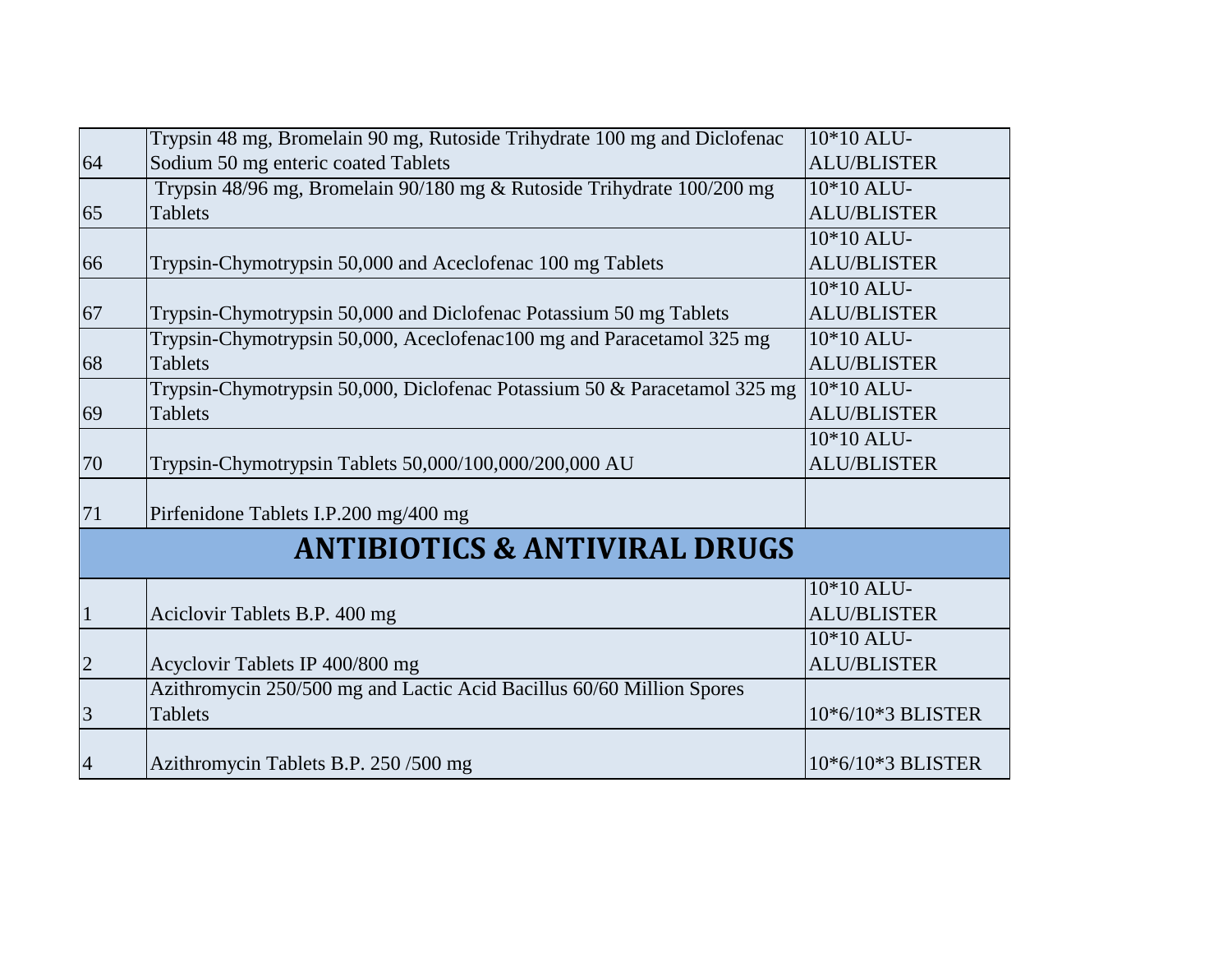| 5              |                                                    | 10*6/10*3 BLISTER  |
|----------------|----------------------------------------------------|--------------------|
|                | Azithromycin Tablets IP 250/500 mg                 |                    |
|                |                                                    | $10*10$ ALU-       |
| 6              | Ciprofloxacin 500 mg & Tinidazole 600 mg Tablets   | <b>ALU/BLISTER</b> |
|                |                                                    | $10*10$ ALU-       |
| $\overline{7}$ | Ciprofloxacin Tablets IP 250/500 mg                | <b>ALU/BLISTER</b> |
|                |                                                    | $10*10$ ALU-       |
| $\,8\,$        | Clarithromycin Dispersible Tablets 125 mg          | <b>ALU/BLISTER</b> |
|                |                                                    | 10*10 ALU-         |
| 9              | Clarithromycin Extended Release Tablets USP 500 mg | <b>ALU/BLISTER</b> |
|                |                                                    | 10*10 ALU-         |
| 10             | Clarithromycin Tablets IP 250/500 mg               | <b>ALU/BLISTER</b> |
|                |                                                    | 10*10 ALU-         |
| 11             | Co-trimoxazole Tablets IP                          | <b>ALU/BLISTER</b> |
|                |                                                    | 10*10 ALU-         |
| 12             | Doxycycline Hyclate Tablets U.S.P. 100 mg          | <b>ALU/BLISTER</b> |
|                |                                                    | 10*10 ALU-         |
| 13             | Famciclovir Tablets IP 250/500 mg                  | <b>ALU/BLISTER</b> |
|                |                                                    | $10*10$ ALU-       |
| 14             | Gemifloxacin Tablets IP 320 mg                     | <b>ALU/BLISTER</b> |
|                |                                                    | $10*10$ ALU-       |
| 15             | Griseofulvin Tablets IP 125/250/500 mg             | <b>ALU/BLISTER</b> |
|                |                                                    | 10*10 ALU-         |
| 16             | Levofloxacin 250 mg & Ornidazole 500 mg Tablets    | <b>ALU/BLISTER</b> |
|                |                                                    |                    |
| 17             | Levofloxacin Tablets I.P. 250/500/750 mg           | 10*10/10*5BLISTER  |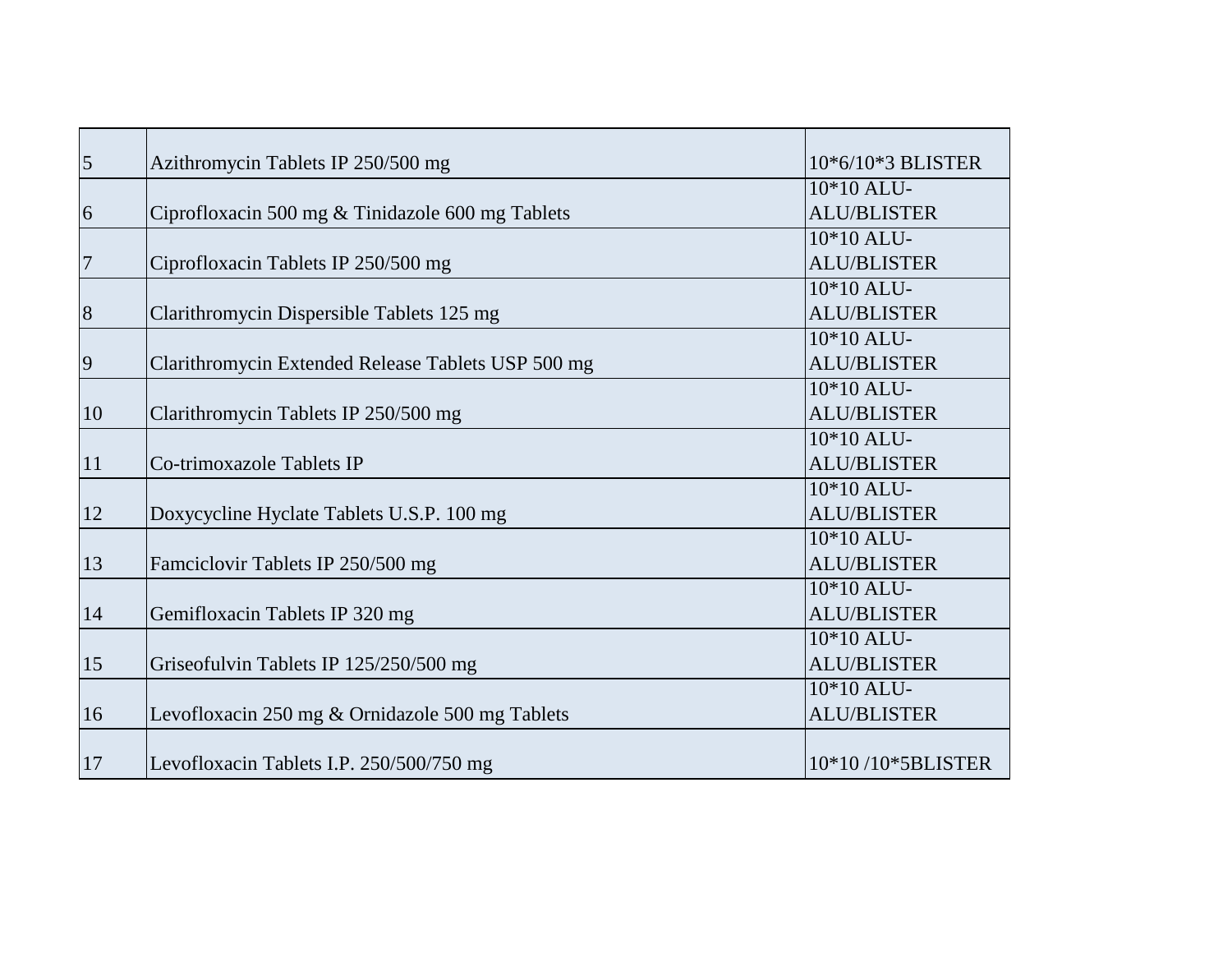| 18 | Levofloxacin Tablets U.S.P. 250 mg/500 mg                             | 10*10/10*5BLISTER                  |
|----|-----------------------------------------------------------------------|------------------------------------|
| 19 | Linezolid Tablets IP 600 mg                                           | 10*10/10*6 ALU-ALU                 |
| 20 | Minocycline Hydrochloride Extended Release Tablets USP 45/60 mg       | $10*10$ ALU-<br><b>ALU/BLISTER</b> |
| 21 | Minocycline Hydrochloride Tablets USP 50/100 mg                       | $10*10$ ALU-<br><b>ALU/BLISTER</b> |
| 22 | Moxifloxacin HCl Tablets B.P. 400 mg                                  | 10*10 ALU-<br><b>ALU/BLISTER</b>   |
| 23 | Nitazoxanide Dispersible Tablets 200 mg                               | 10*10 ALU-<br><b>ALU/BLISTER</b>   |
| 24 | Nitazoxanide Tablets 500 mg                                           | $10*10$ ALU-<br><b>ALU/BLISTER</b> |
| 25 | Nitrofurantoin Sustained Release Tablets 100 mg                       | 10*10 ALU-<br><b>ALU/BLISTER</b>   |
| 26 | Norfloxacin 400 mg & Tinidazole 600 mg Tablets                        | 10*10 ALU-<br><b>ALU/BLISTER</b>   |
| 27 | Ofloxacin 200 mg & Lactobacillus 60 million spore Tablets             | 10*10 ALU-<br><b>ALU/BLISTER</b>   |
| 28 | Ofloxacin 200 mg & Ornidazole 500 mg Tablets IP                       | 10*10 ALU-<br><b>ALU/BLISTER</b>   |
| 29 | Ofloxacin 200 mg, Ornidazole 500 mg & Zinc Bisglycinate 50 mg Tablets | 10*10 ALU-<br><b>ALU/BLISTER</b>   |
| 30 | Ofloxacin 200 mg and Flavoxate HCl 200 mg Tablets                     | 10*10 ALU-<br><b>ALU/BLISTER</b>   |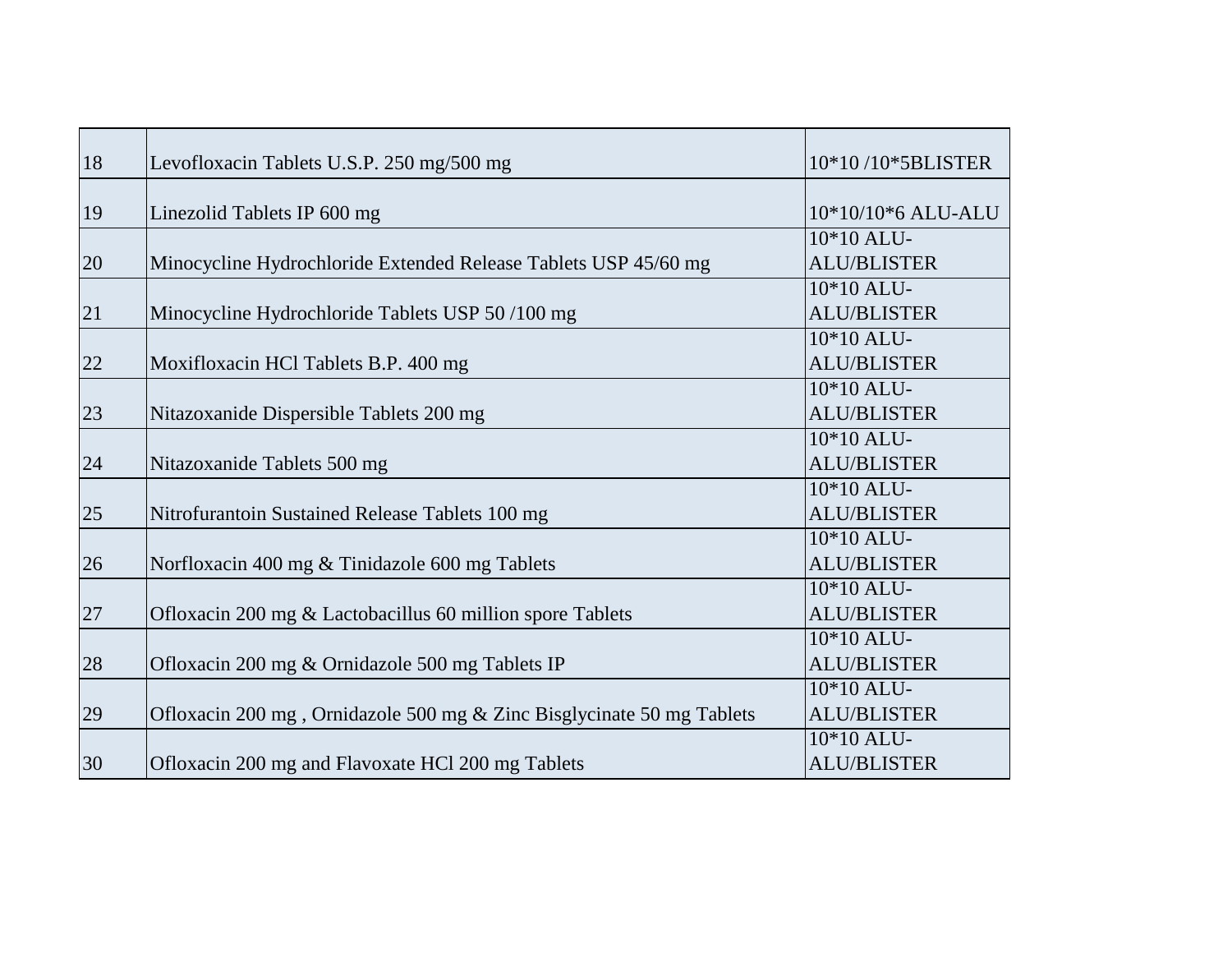|                           |                                                | 10*10 ALU-         |
|---------------------------|------------------------------------------------|--------------------|
| 31                        | Ofloxacin Tablets IP 200/400 mg                | <b>ALU/BLISTER</b> |
|                           |                                                | $10*10$ ALU-       |
| 32                        | Prulifloxacin Tablets 600 mg                   | <b>ALU/BLISTER</b> |
|                           |                                                | $10*10$ ALU-       |
| 33                        | Racecadotril 100 mg & Ofloxacin 200 mg Tablets | <b>ALU/BLISTER</b> |
|                           |                                                | 10*10 ALU-         |
| 34                        | Racecodotril Dispersible Tablets 10/30 mg      | <b>ALU/BLISTER</b> |
|                           |                                                | 10*10 ALU-         |
| 35                        | Rifaximin Dispersible Tablets 200 mg           | <b>ALU/BLISTER</b> |
|                           |                                                | 10*10 ALU-         |
| 36                        | Rifaximin Tablets 200/400/550 mg               | <b>ALU/BLISTER</b> |
|                           |                                                | 10*10 ALU-         |
| 37                        | Roxythromycin Tablets I.P. 150 mg              | <b>ALU/BLISTER</b> |
|                           |                                                | 10*10 ALU-         |
| 38                        | Trimethoprim Tablets IP 100/200 mg             | <b>ALU/BLISTER</b> |
|                           |                                                | 10*10 ALU-         |
| 39                        | Daclatasvir Tablets 30/60 mg                   | <b>ALU/BLISTER</b> |
| <b>ANTIALLERGIC DRUGS</b> |                                                |                    |
|                           |                                                | 10*10 ALU-         |
| $\overline{1}$            | Betahistine Di HCl SR Tablets 24 mg            | <b>ALU/BLISTER</b> |
|                           |                                                | 10*10 ALU-         |
| $\overline{2}$            | Betahistine Hydrochloride Tablets I.P. 8/16 mg | <b>ALU/BLISTER</b> |
|                           |                                                | 10*10 ALU-         |
| $\overline{3}$            | Cetirizine Dihydrochloride Tablets I.P.10 mg   | <b>ALU/BLISTER</b> |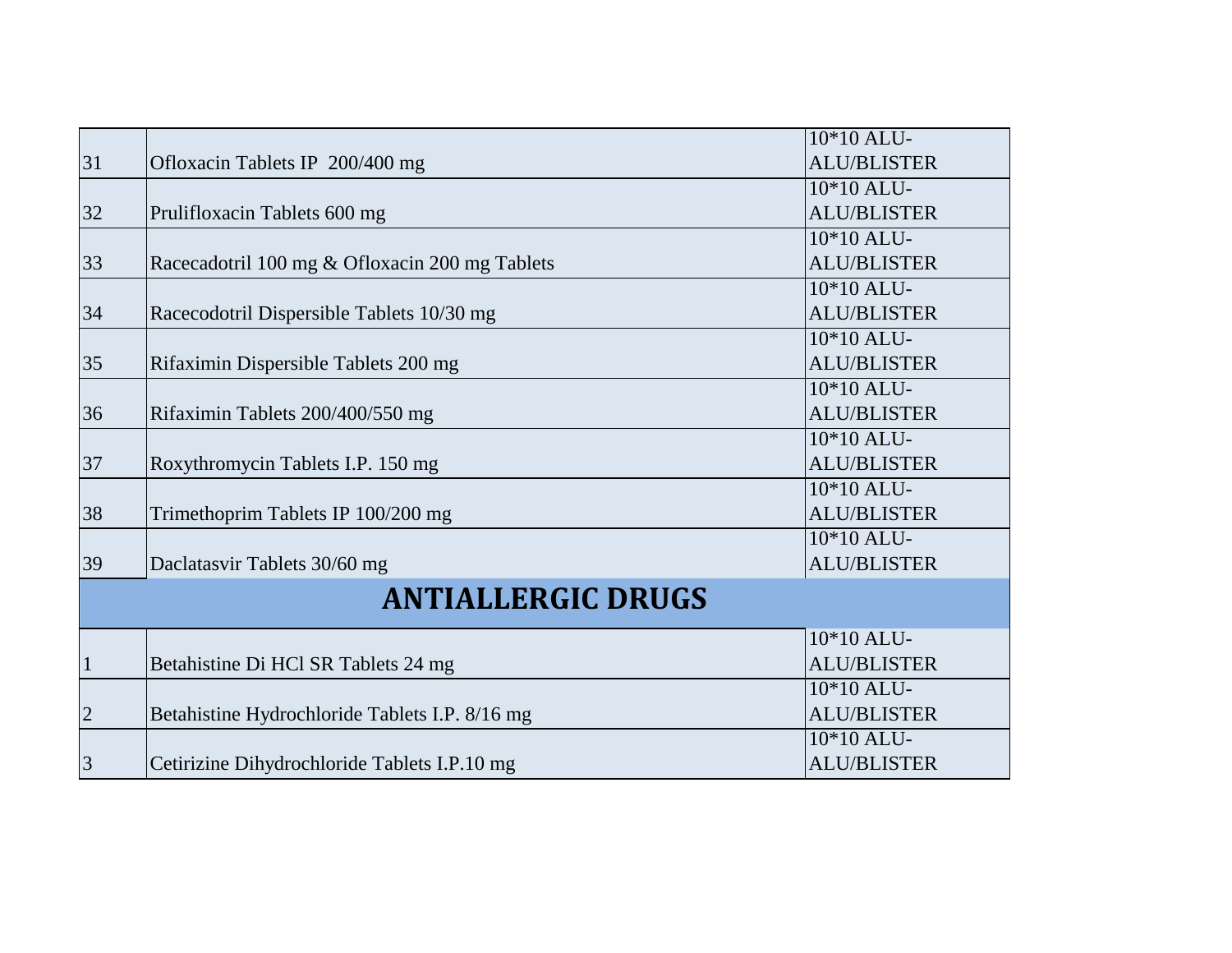|                |                                                                           | 10*10 ALU-         |
|----------------|---------------------------------------------------------------------------|--------------------|
| $\overline{4}$ | Cinnarizine 20 mg & Domperidone 15 mg Tablets                             | <b>ALU/BLISTER</b> |
|                |                                                                           | 10*10 ALU-         |
| $\overline{5}$ | Cinnarizine Sustained Release Tablets 75 mg                               | <b>ALU/BLISTER</b> |
|                |                                                                           | $10*10$ ALU-       |
| 6              | Cinnarizine Tablets IP 25/75 mg                                           | <b>ALU/BLISTER</b> |
|                |                                                                           | $10*10$ ALU-       |
| $\overline{7}$ | Desloratidine 5 mg & Montelukast 10 mg Tablets                            | <b>ALU/BLISTER</b> |
|                |                                                                           | 10*10 ALU-         |
| 8              | Ebastine 10 mg & Montelukast 10 mg Tablets                                | <b>ALU/BLISTER</b> |
|                |                                                                           | 10*10 ALU-         |
| $\overline{9}$ | Ebastine Tablets IP 10/20 mg                                              | <b>ALU/BLISTER</b> |
|                |                                                                           | 10*10 ALU-         |
| 10             | Fexofenadine HCl Tablets IP 120/180 mg                                    | <b>ALU/BLISTER</b> |
|                |                                                                           | $10*10$ ALU-       |
| 11             | Hydroxyzine Hydrochloride Tablets IP 10/25 mg                             | <b>ALU/BLISTER</b> |
|                |                                                                           | 10*10 ALU-         |
| 12             | Levocetirizine Di HCl 2.5 mg & Montelukast 4 mg Dispersible Tablets       | <b>ALU/BLISTER</b> |
|                |                                                                           | $10*10$ ALU-       |
| 13             | Levocetirizine Dihydrochloride 5 mg & Ambroxol HCl. 30 mg Tablets         | <b>ALU/BLISTER</b> |
|                | Levocetirizine Dihydrochloride 5 mg, Montelukast 10 mg & Ambroxol HCl (as | $10*10$ ALU-       |
| 14             | sustained release) 75 mg Tablets                                          | <b>ALU/BLISTER</b> |
|                |                                                                           | 10*10 ALU-         |
| 15             | Levocetirizine Dihydrochloride Dispersible Tablets 5/10 mg                | <b>ALU/BLISTER</b> |
|                |                                                                           | 10*10 ALU-         |
| 16             | Levocetirizine Dihydrochloride Tablets I.P. 5 mg                          | <b>ALU/BLISTER</b> |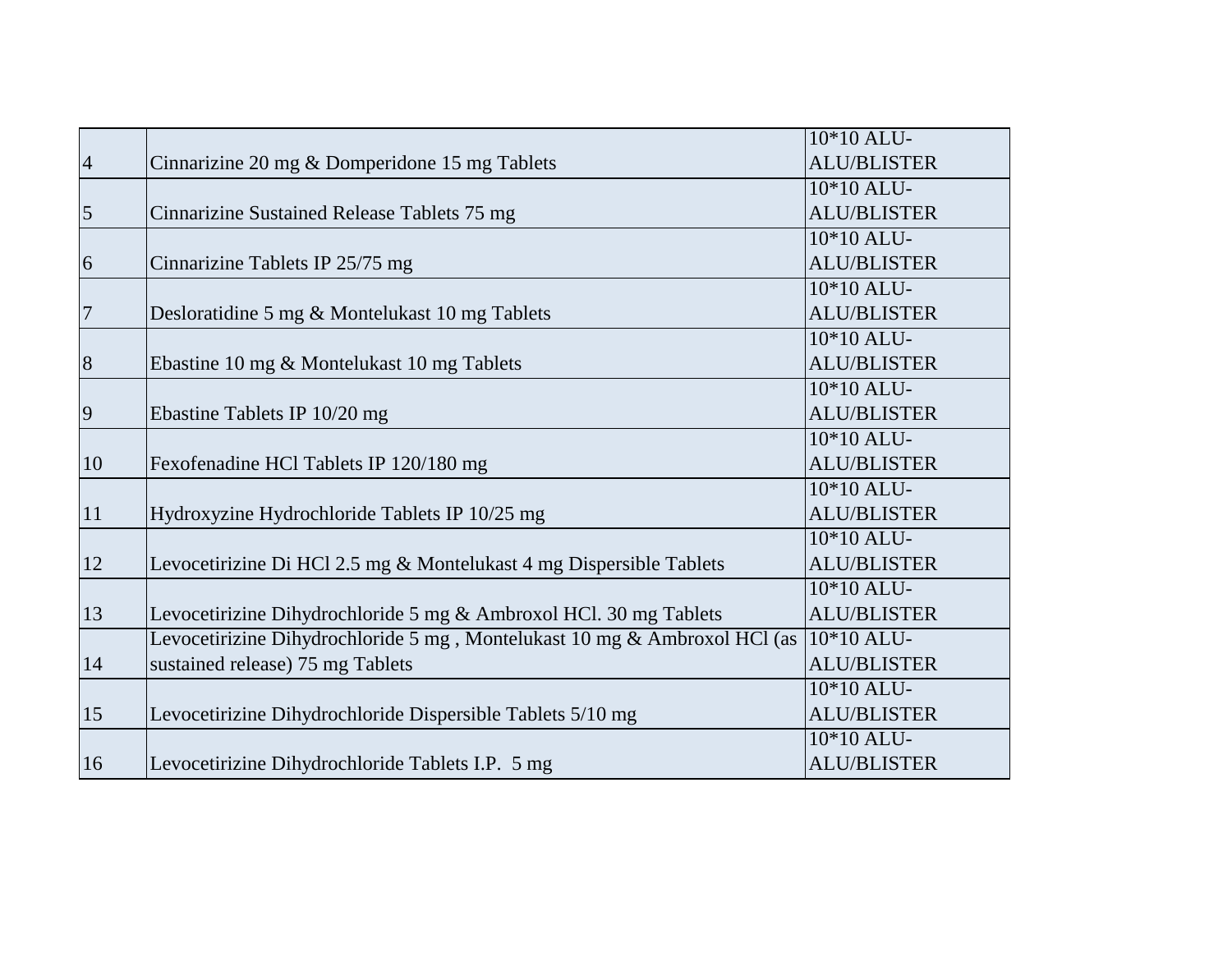|                         |                                                                         | 10*10 ALU-         |
|-------------------------|-------------------------------------------------------------------------|--------------------|
| 17                      | Loratadine 5 mg & Ambroxol Hydrochloride 60 mg Tablets                  | <b>ALU/BLISTER</b> |
|                         |                                                                         | $10*10$ ALU-       |
| 18                      | Loratadine Tablets USP 10 mg                                            | <b>ALU/BLISTER</b> |
|                         |                                                                         | $10*10$ ALU-       |
| 19                      | Montelukast 10 mg & Levocetirizine Dihydrochloride 5 mg Tablets IP      | <b>ALU/BLISTER</b> |
|                         | Montelukast 10 mg, Fexofenadine hcl 120 & Acebrophylline (SR) 200 mg    | 10*10 ALU-         |
| 20                      | <b>Tablets</b>                                                          | <b>ALU/BLISTER</b> |
|                         | Montelukast Sodium 10 mg and Fexofenadine Hydrochloride 120 mg chewable | 10*10 ALU-         |
| 21                      | <b>Tablets</b>                                                          | <b>ALU/BLISTER</b> |
|                         |                                                                         | 10*10 ALU-         |
| 22                      | Montelukast Sodium 10 mg and Fexofenadine Hydrochloride 120 mg Tablets  | <b>ALU/BLISTER</b> |
|                         |                                                                         | 10*10 ALU-         |
| 23                      | Roxythromycin 150 mg & Ambroxol HCl. 30 mg Tablets                      | <b>ALU/BLISTER</b> |
| <b>ANTIFUNGAL DRUGS</b> |                                                                         |                    |
|                         |                                                                         | 10*10 ALU-         |
| $\mathbf{1}$            | Fluconazole 150/150 mg & Ivermectin 6/12 mg Tablets                     | <b>ALU/BLISTER</b> |
|                         |                                                                         | $10*10$ ALU-       |
| $\mathbf{2}$            | Fluconazole Tablets I.P. 150/200/400 mg                                 | <b>ALU/BLISTER</b> |
|                         |                                                                         | $10*10$ ALU-       |
| 3                       | Itraconazole SR Tablets 400 mg                                          | <b>ALU/BLISTER</b> |
|                         |                                                                         | 10*10 ALU-         |
| $\overline{4}$          | Ketoconazole Tablets IP 200 mg                                          | <b>ALU/BLISTER</b> |
|                         |                                                                         | 10*10 ALU-         |
| $\overline{5}$          | Ketoconazole Tablets USP 200 mg                                         | <b>ALU/BLISTER</b> |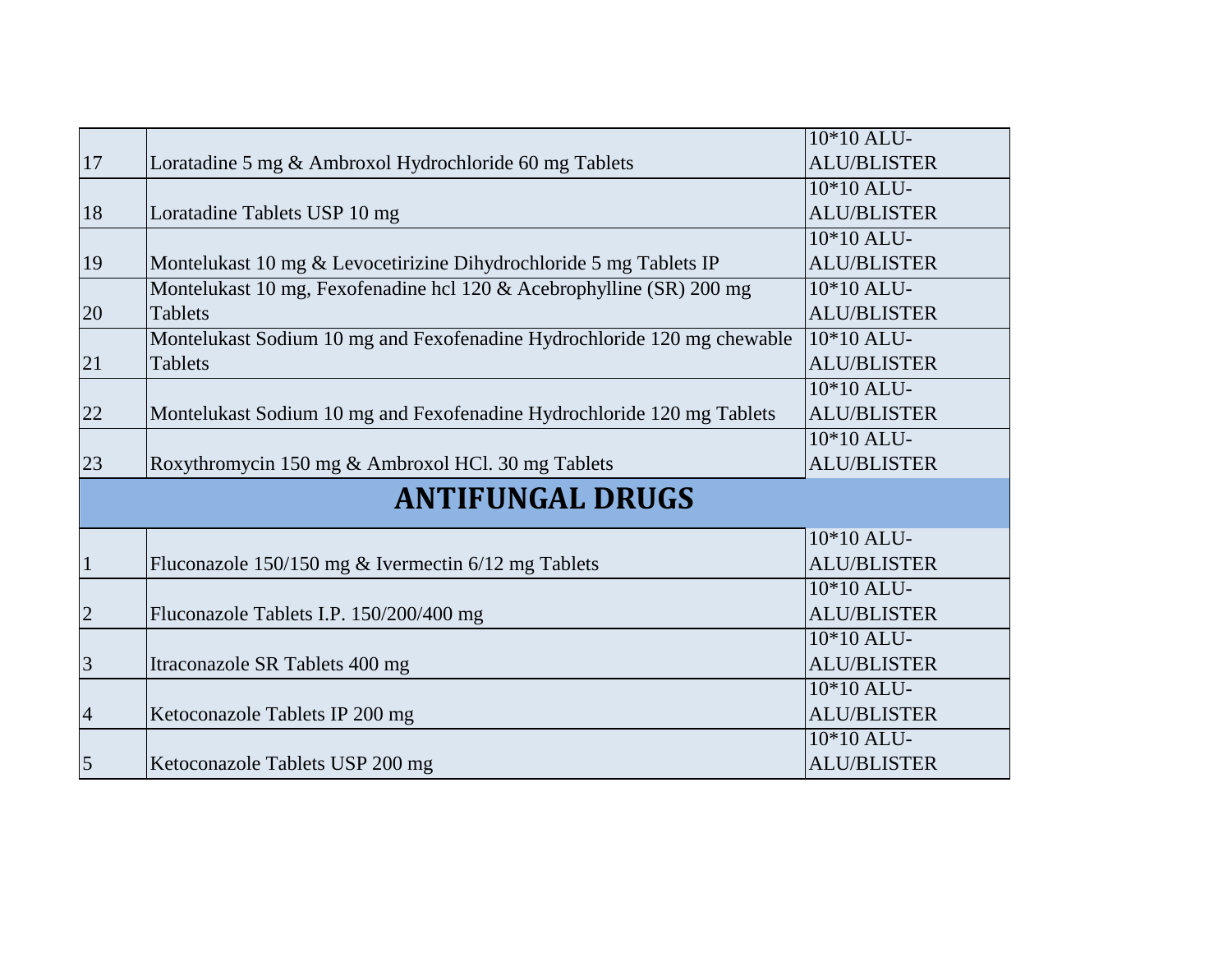| 6              | Terbinafine Hydrochloride Tablets BP 250/500 mg                                                                       | 10*7 BLISTER                          |
|----------------|-----------------------------------------------------------------------------------------------------------------------|---------------------------------------|
| $\overline{7}$ | Terbinafine Hydrochloride Tablets IP 250/500 mg                                                                       | 10*7 BLISTER                          |
| 8              | Voriconazole Tablets IP 200 mg                                                                                        | 10*10/10*4 ALU-<br><b>ALU/BLISTER</b> |
|                | <b>ANTICOLD DRUGS</b>                                                                                                 |                                       |
| $\mathbf{1}$   | Dihydrochloride10mg, Phenylephrine Hydrochloride5mg & Caffeine25 mg<br><b>Tablets</b>                                 | 10*10 ALU-<br><b>ALU/BLISTER</b>      |
| $\overline{2}$ | Cetirizine 5 mg, Paracetamol 325 mg, Ambroxol HCl 60 mg & Penylephrine<br>HCl 5 mg Tablets                            | 10*10 ALU-<br><b>ALU/BLISTER</b>      |
| $\overline{3}$ | Cetirizine Hydrochloride 5 mg & Phenylephrine HCl 10 mg Tablets                                                       | 10*10 ALU-<br><b>ALU/BLISTER</b>      |
| $\overline{4}$ | Dextromethorphan Hydrobromide 10 mg, Phenylephrine HCl 5 mg &<br>Chlorpheniramine Maleate 2 mg Tablets (dispersible). | 10*10 ALU-<br><b>ALU/BLISTER</b>      |
| $\overline{5}$ | Dextromethorphan Hydrobromide 10 mg, Phenylephrine Hydrochloride 5 mg &<br>Chlorpheniramine Maleate 2 mg Tablets      | 10*10 ALU-<br><b>ALU/BLISTER</b>      |
| 6              | Levocetirizine DI HCl 5 mg & Phenylephrine HCl 10 mg Tablets                                                          | 10*10 ALU-<br><b>ALU/BLISTER</b>      |
| $\overline{7}$ | Levocetirizine DI HCl 5 mg and Ambroxol HCL 60 mg Tablets                                                             | 10*10 ALU-<br><b>ALU/BLISTER</b>      |
| 8              | Levocetirizine DI HCl 5 mg And Phenylephrine HCl 30 mg SR Bilayered<br><b>Tablets</b>                                 | 10*10 ALU-<br><b>ALU/BLISTER</b>      |
| 9              | Levocetirizine Dihydrochloride 5 mg, Phenylephrine hydrochloride 5 mg and<br>Paracetamol 325 mg Tablets               | 10*10 ALU-<br><b>ALU/BLISTER</b>      |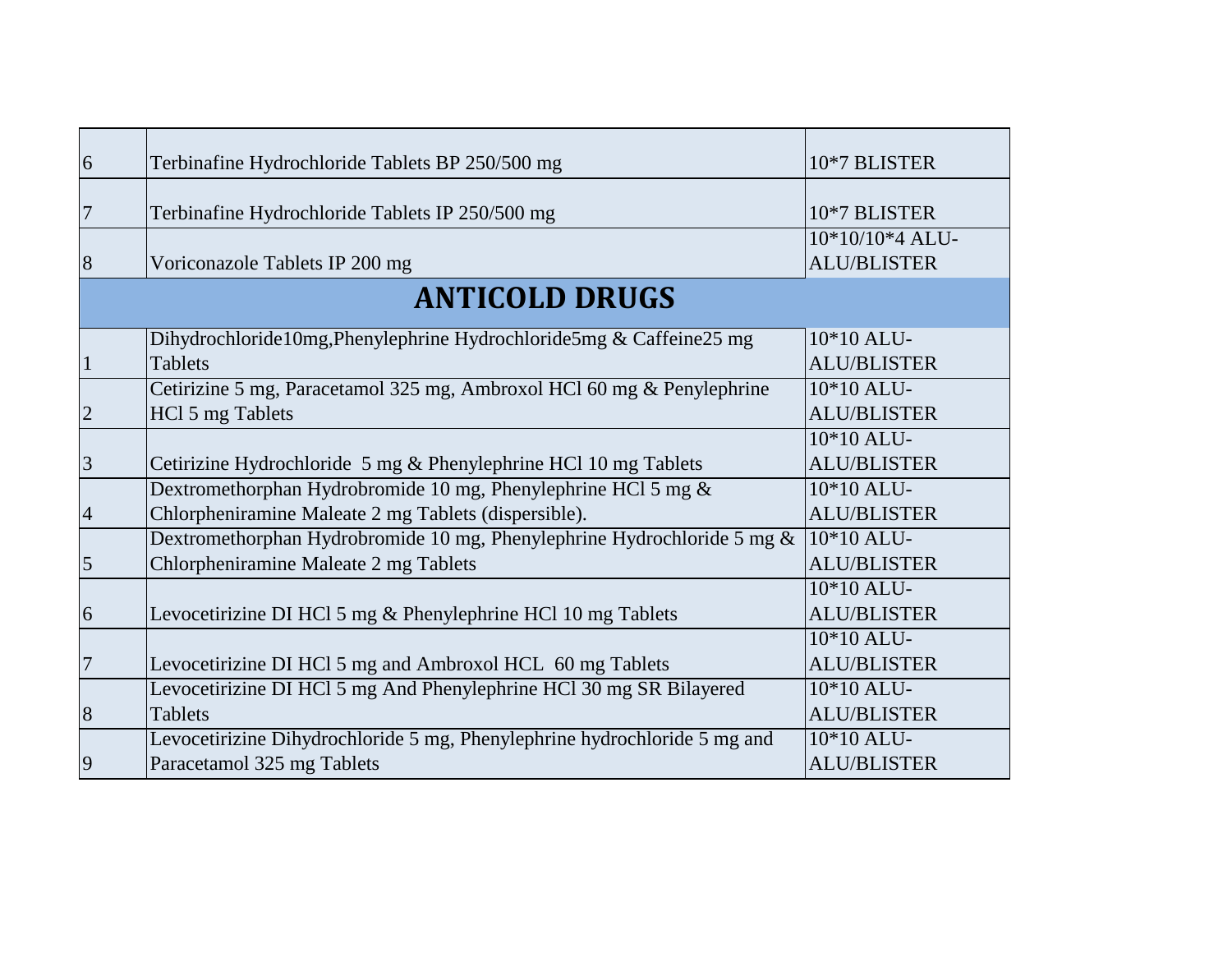|                | Nimesulide 10 mg, Phenylephrine Hydrochloride 5 mg & Levocetirizine     | 10*10 ALU-         |
|----------------|-------------------------------------------------------------------------|--------------------|
| 10             | hydrochloride 5 mg Tablets                                              | <b>ALU/BLISTER</b> |
|                | Nimesulide 100 mg, Phenylephrine Hydrochloride 10 mg, Cetirizine        | 10*10 ALU-         |
| 11             | Dihydrochloride 5 mg & Caffeine 30 mg Tablets                           | <b>ALU/BLISTER</b> |
|                | Paracetamol 325 mg, Phenylephrine HCl 5 mg & Chlorpheniramine Maleate 2 | $10*10$ ALU-       |
| 12             | mg Tablets                                                              | <b>ALU/BLISTER</b> |
|                | Paracetamol 325 mg, Phenylephrine Hydrochloride 5 mg & Cetirizine       | 10*10 ALU-         |
| 13             | Hydrochloride 5 mg Tablets                                              | <b>ALU/BLISTER</b> |
|                | Paracetamol 325/500 mg, Phenylephrine HCl 5mg, Caffeine 30 mg and       | 10*10 ALU-         |
| 14             | Diphenhydramine HCl 25 mg Tablets                                       | <b>ALU/BLISTER</b> |
|                | Paracetamol 500/500 mg, Phenylephrine HCl 10/5 mg and Chlorpheniramine  | 10*10 ALU-         |
| 15             | Maleate 2/2 mg Tablets                                                  | <b>ALU/BLISTER</b> |
|                |                                                                         |                    |
|                | <b>GASTRIC RESISTANCE, ANTISPASMODIC &amp; ANTIEMETIC DRUGS</b>         |                    |
|                |                                                                         | 10*10 ALU-         |
| $\vert$ 1      | Dicyclomine HCl 20 mg & Paracetamol 500 mg Tablets                      | <b>ALU/BLISTER</b> |
|                |                                                                         | 10*10 ALU-         |
| $\overline{2}$ | Domperidone 10 mg and Paracetamol 325 mg Tablets                        | <b>ALU/BLISTER</b> |
|                |                                                                         | 10*10 ALU-         |
| $\overline{3}$ | Domperidone Dispersible Tablets 10 mg                                   | <b>ALU/BLISTER</b> |
|                |                                                                         | 10*10 ALU-         |
| $\overline{4}$ | Domperidone Tablets I.P.10 mg                                           | <b>ALU/BLISTER</b> |
|                |                                                                         | 10*10 ALU-         |
| 5              | Duloxetine Gastro-resistant Tablets IP 20 mg                            | <b>ALU/BLISTER</b> |
|                |                                                                         | 10*10 ALU-         |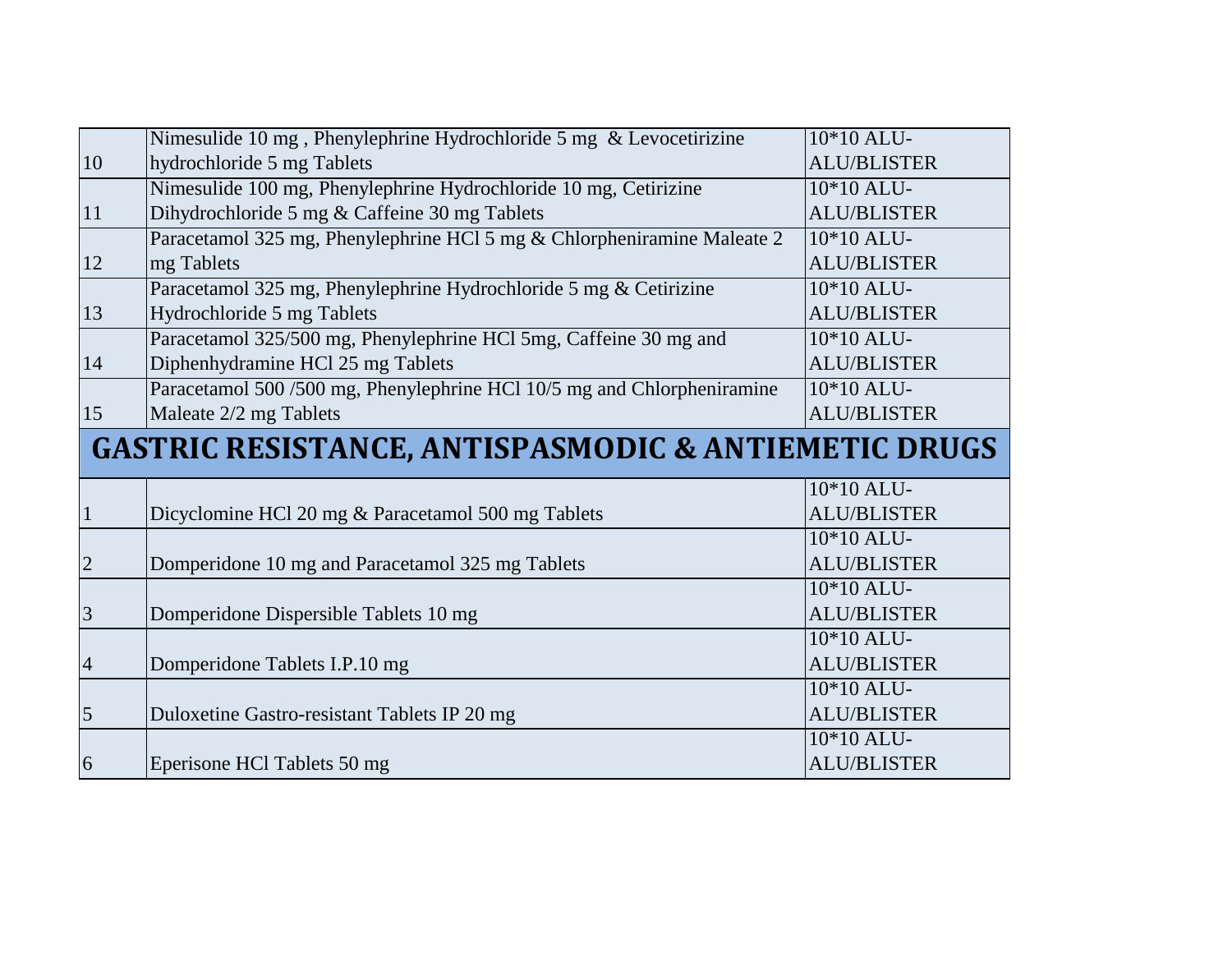|                 |                                                                     | 10*10 ALU-         |
|-----------------|---------------------------------------------------------------------|--------------------|
| $7\overline{ }$ | Esomeprazole 20 mg and Domperidone 15 mg Tablets                    | <b>ALU/BLISTER</b> |
|                 |                                                                     | 10*10 ALU-         |
| $\overline{8}$  | Esomeprazole Gastro Resistant Tablets IP 40 mg                      | <b>ALU/BLISTER</b> |
|                 |                                                                     | $10*10$ ALU-       |
| $\overline{9}$  | Esomeprazole Tablets (With Sodium Bicarbonate as Buffer)            | <b>ALU/BLISTER</b> |
|                 |                                                                     | $10*10$ ALU-       |
| 10              | Etamsylate Tablets 500 mg                                           | <b>ALU/BLISTER</b> |
|                 |                                                                     | 10*10 ALU-         |
| <sup>11</sup>   | Flupirtine Maleate 100 mg & Paracetamol 325 mg Tablets              | <b>ALU/BLISTER</b> |
|                 |                                                                     | 10*10 ALU-         |
| <sup>12</sup>   | Flupirtine Maleate SR Tablets 400 mg                                | <b>ALU/BLISTER</b> |
|                 |                                                                     | $10*10$ ALU-       |
| 13              | Granisetron Hydrochloride Tablets USP 1 mg                          | <b>ALU/BLISTER</b> |
|                 |                                                                     | 10*10 ALU-         |
| 14              | Lansoprazole Orally Disintegrating Tablets 15/30 mg                 | <b>ALU/BLISTER</b> |
|                 |                                                                     | 10*10 ALU-         |
| 15              | Mebeverine Hydrochloride Sustained Release Tablets 200 mg.          | <b>ALU/BLISTER</b> |
|                 |                                                                     | 10*10 ALU-         |
| 16              | Mebeverine Hydrochloride Tablets IP 135 mg                          | <b>ALU/BLISTER</b> |
|                 |                                                                     | $10*10$ ALU-       |
| 17              | Mefenamic Acid 250 mg & Dicyclomine Hydrochloride 20 mg Tablets     | <b>ALU/BLISTER</b> |
|                 |                                                                     | 10*10 ALU-         |
| 18              | Mefenamic Acid 250 mg & Drotaverine Hydrochloride 80 mg Tablets     | <b>ALU/BLISTER</b> |
|                 |                                                                     | 10*10 ALU-         |
| 19              | Mefenamic Acid 250 mg& Dicyclomine Hydrochloride 10 mg Tablets I.P. | <b>ALU/BLISTER</b> |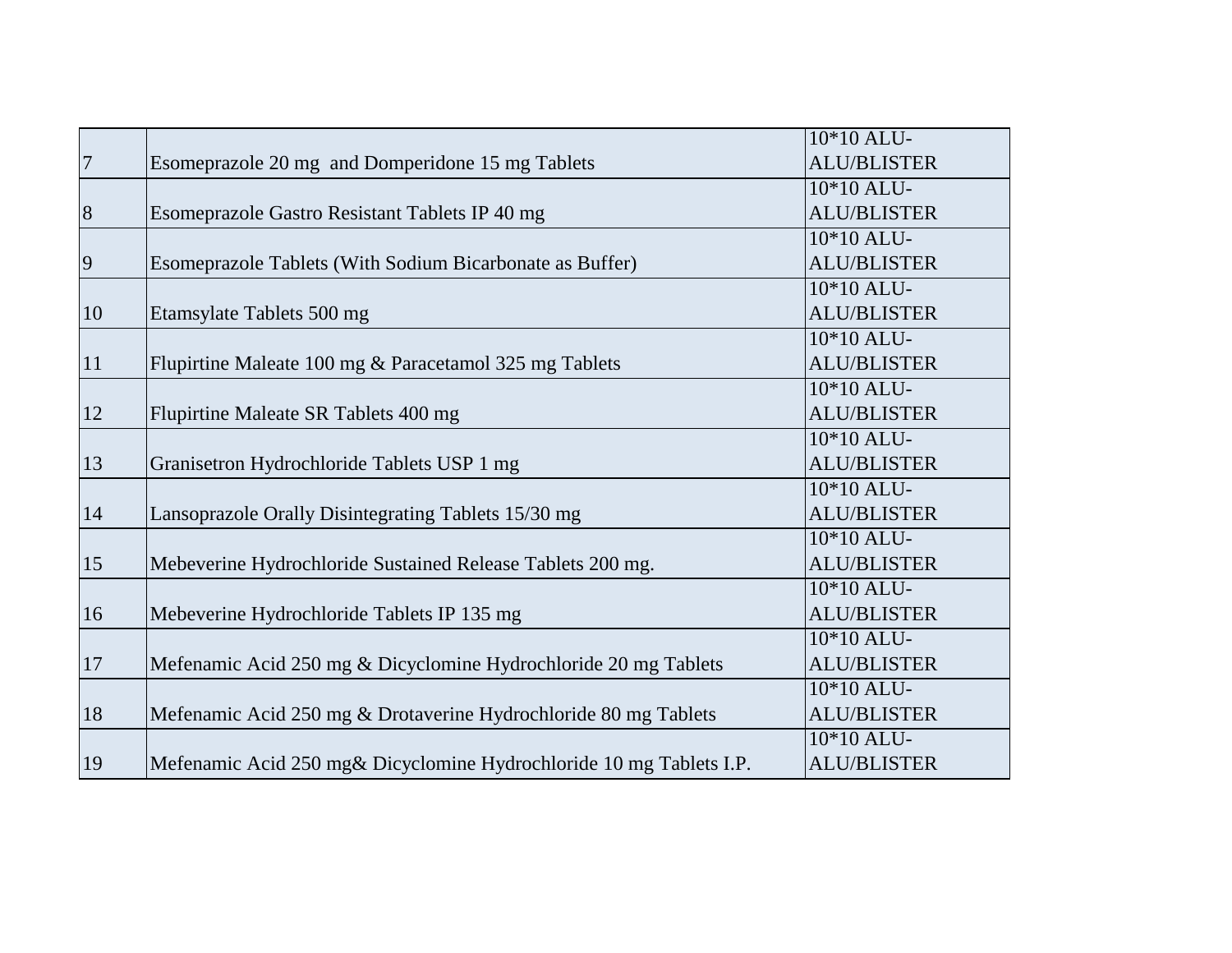|        |                                                                   | 10*10 ALU-         |
|--------|-------------------------------------------------------------------|--------------------|
| 20     | Mefenamic Acid Tablets 100 mg                                     | <b>ALU/BLISTER</b> |
|        |                                                                   | 10*10 ALU-         |
| 21     | Naproxen 250 mg & Domperidone 10 mg Tablets                       | <b>ALU/BLISTER</b> |
|        |                                                                   | $10*10$ ALU-       |
| 22     | Naproxen Sodium 500 mg and Domperidone 10 mg Tablets              | <b>ALU/BLISTER</b> |
|        |                                                                   | 10*10 ALU-         |
| 23     | Omeprazole Magnesium 20 mg & Domperidone 10 mg Tablets            | <b>ALU/BLISTER</b> |
|        |                                                                   | 10*10 ALU-         |
| 24     | Ondansetron orally Disintigrating Tablets I.P. 4/8 mg             | <b>ALU/BLISTER</b> |
|        |                                                                   | 10*10 ALU-         |
| 25     | Pantoprazole 20/40 mg & Domperidone 10/10 mg Tablets              | <b>ALU/BLISTER</b> |
|        |                                                                   | $10*10$ ALU-       |
| 26     | Pantoprazole 40 mg & Ondansetron Hydrochloride 4 mg Tablets       | <b>ALU/BLISTER</b> |
|        |                                                                   | 10*10 ALU-         |
| $27\,$ | Pantoprazole Tablets IP 40 mg                                     | <b>ALU/BLISTER</b> |
|        |                                                                   | 10*10 ALU-         |
| 28     | Paracetamol 325 mg & Dicyclomine HCl 20 mg Tablets                | <b>ALU/BLISTER</b> |
|        |                                                                   | 10*10 ALU-         |
| 29     | Paracetamol 325 mg and Mefenamic Acid 500 mg Tablets              | <b>ALU/BLISTER</b> |
|        |                                                                   | $10*10$ ALU-       |
| 30     | Rabeprazole Sodium 20 mg & Domperidone 10 mg Tablets              | <b>ALU/BLISTER</b> |
|        |                                                                   | 10*10 ALU-         |
| 31     | Rabeprazole Sodium 20 mg & Ondansetron 4 mg Tablets               | <b>ALU/BLISTER</b> |
|        |                                                                   | 10*10 ALU-         |
| 32     | Rabeprazole Sodium 20/40 mg & Levosulpiride (SR) 75/75 mg Tablets | <b>ALU/BLISTER</b> |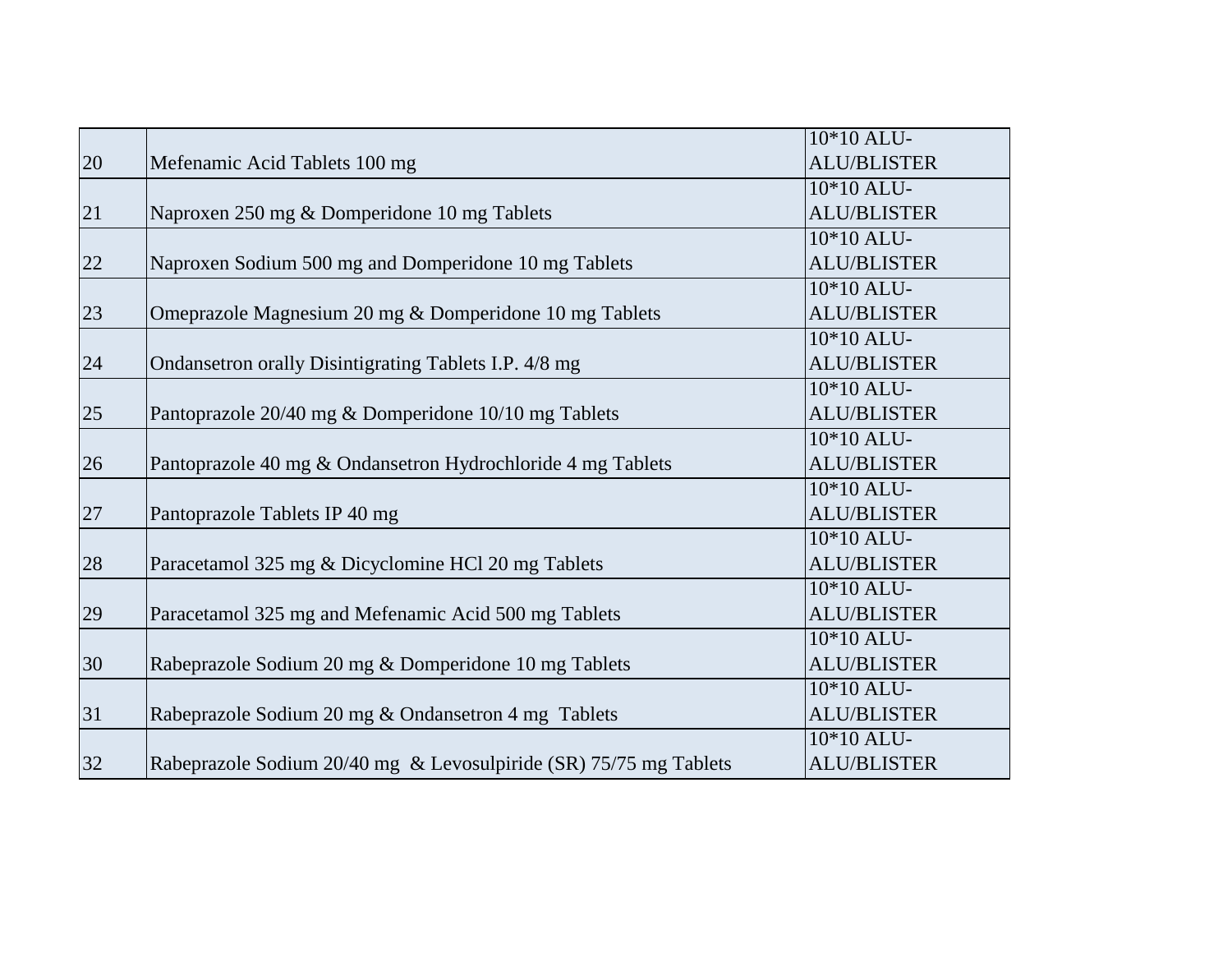|    |                                                                 | 10*10 ALU-         |
|----|-----------------------------------------------------------------|--------------------|
| 33 | Rabeprazole Sodium Tablets IP 20 mg                             | <b>ALU/BLISTER</b> |
|    |                                                                 | 10*10 ALU-         |
| 34 | Ranitidine 150 mg, Domperidone 10 mg & Simethicone 5 mg Tablets | <b>ALU/BLISTER</b> |
|    |                                                                 | $10*10$ ALU-       |
| 35 | Ranitidine Tablets I.P. 75/150 mg                               | <b>ALU/BLISTER</b> |
|    |                                                                 | 10*10 ALU-         |
| 36 | Rebamipide Tablets 100 mg                                       | <b>ALU/BLISTER</b> |
|    |                                                                 | 10*10 ALU-         |
| 37 | Solifenacin Succinate Tablets I.P. 5/10 mg                      | <b>ALU/BLISTER</b> |
|    |                                                                 | 10*10 ALU-         |
| 38 | Sulfasalazine Delayed-Release Tablets USP 500/1000 mg           | <b>ALU/BLISTER</b> |
|    |                                                                 | $10*10$ ALU-       |
| 39 | Sulfasalazine Gastro-resistant Tablets I.P.500 mg/1000 mg       | <b>ALU/BLISTER</b> |
|    |                                                                 | 10*10 ALU-         |
| 40 | Tranexamic Acid 250 mg & Etamsylate 250 mg Tablets              | <b>ALU/BLISTER</b> |
|    |                                                                 | 10*10 ALU-         |
| 41 | Tranexamic Acid 500 mg & Mefenamic Acid 250 mg Tablets          | <b>ALU/BLISTER</b> |
|    |                                                                 | 10*10 ALU-         |
| 42 | Tranexamic Acid Tablets B.P. 250/500 mg                         | <b>ALU/BLISTER</b> |
|    |                                                                 | $10*10$ ALU-       |
| 43 | Tranexamic Acid Tablets I.P. 250/500 mg                         | <b>ALU/BLISTER</b> |
|    |                                                                 | 10*10 ALU-         |
| 44 | Ursodeoxycholic Acid Sustained Release Tablets 300/600 mg       | <b>ALU/BLISTER</b> |
|    |                                                                 | 10*10 ALU-         |
| 45 | Ursodeoxycholic Acid Tablets IP 150/300 mg Uncoated/Film Coated | <b>ALU/BLISTER</b> |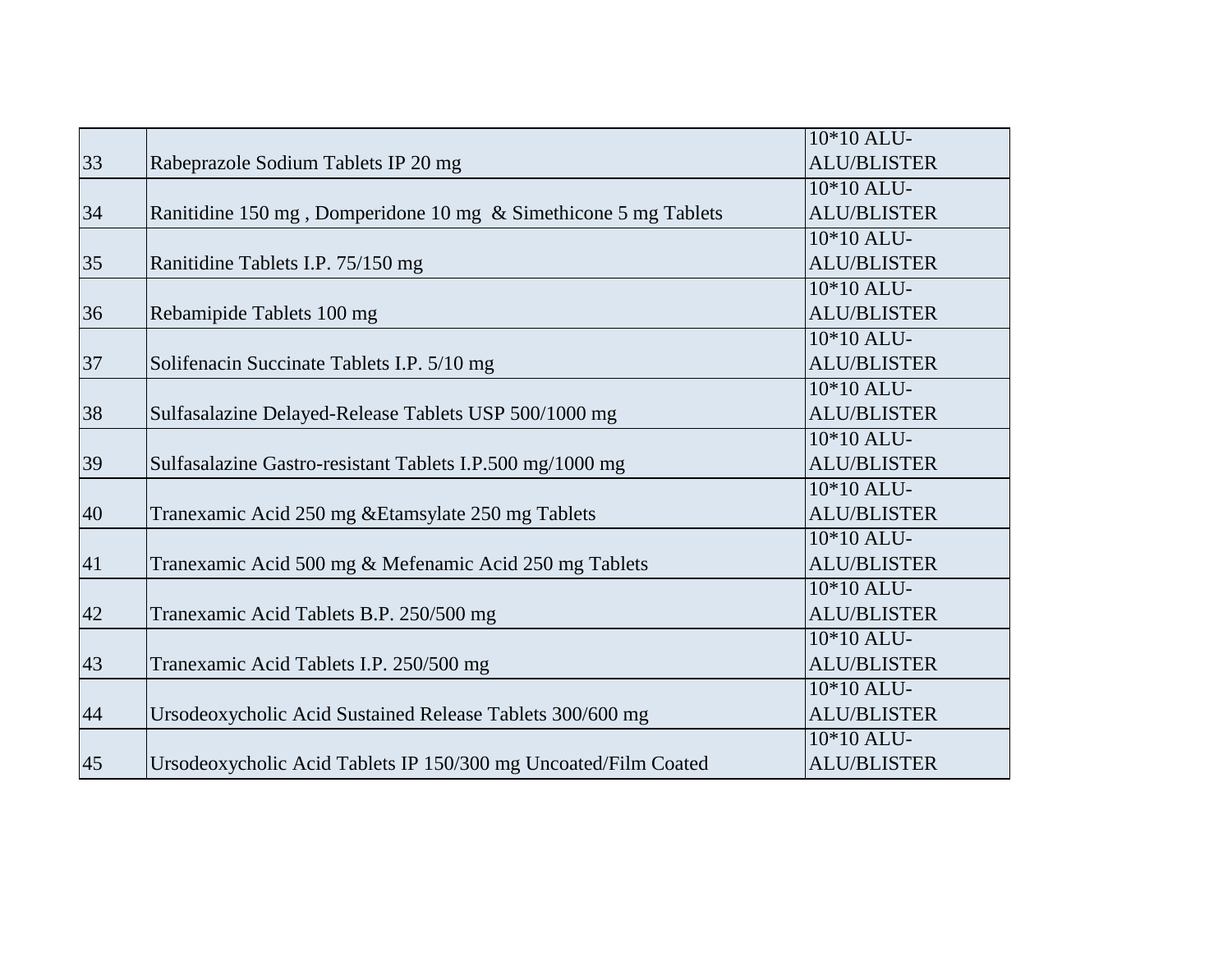|                |                                                                                          | 10*10 ALU-         |
|----------------|------------------------------------------------------------------------------------------|--------------------|
| 46             | Sodium Bicarbonate Tablets U.S.P. 500/1000 mg                                            | <b>ALU/BLISTER</b> |
|                | <b>CALCIUM &amp; VITAMINS DRUGS</b>                                                      |                    |
|                |                                                                                          | 10*10 ALU-         |
| $\mathbf{1}$   | Biotin 10 mg & Finasteride 1 mg Tablets                                                  | <b>ALU/BLISTER</b> |
|                | Selenite Eq. to elemental Selenium 65 mcg, Cupric OxideEq. to elemental                  | 10*10 ALU-         |
| $\overline{2}$ | Copper 3mg & Zinc Oxide Eq. to elemental zinc 22.5 mg Tablets                            | <b>ALU/BLISTER</b> |
|                |                                                                                          | 10*10 ALU-         |
| 3              | Biotin Tablets USP 5 mg                                                                  | <b>ALU/BLISTER</b> |
|                | Calcium 250 mg, Calcitriol 0.25 mcg, Folic Acid 100 mcg, Zinc sulphate 7.5               | 10*10 ALU-         |
| $\overline{4}$ | mg & Vitamin K2-7 50 mcg Tablets                                                         | <b>ALU/BLISTER</b> |
|                |                                                                                          | 10*10 ALU-         |
| 5              | Calcium 500 mg & Vitamin $D_3$ 250 IU Tablets IP                                         | <b>ALU/BLISTER</b> |
|                | Calcium carbonate 1250 mg, Calcitriol 0.25 mcg and Vitamin K2-7 100 mcg                  | $10*10$ ALU-       |
| 6              | <b>Tablets</b>                                                                           | <b>ALU/BLISTER</b> |
|                |                                                                                          | 10*10 ALU-         |
| 7              | Calcium Carbonate 500 mg, Calcitriol 0.25 mcg & Zinc Sulphate 7.5 mg Tablets ALU/BLISTER |                    |
|                | Calcium Citrate 1000 mg, Magnesium 100 mg, Zinc 4 mg, Vitamin D3 200 IU,                 | 10*10 ALU-         |
| $\overline{8}$ | Manganese 1.8 mg & Copper 1 mg Tablets                                                   | <b>ALU/BLISTER</b> |
|                | Calcium Citrate 1000 mg, Magnesium 100 mg, Zinc Sulphate 10 mg & Vitamin                 | 10*10 ALU-         |
| $\overline{9}$ | $D_3$ 200 I.U. Tablets                                                                   | <b>ALU/BLISTER</b> |
|                |                                                                                          | 10*10 ALU-         |
| 10             | Calcium Citrate 1250 mg, Calcitriol 0.25 mcg & Vitamin K2-7 50 mcg Tablets               | <b>ALU/BLISTER</b> |
|                | Calcium Citrate 1250 mg, Magnesium Hydroxide 100 mg, Zinc 4 mg & Vitamin 10*10 ALU-      |                    |
| 11             | $D_3$ 250 IU Tablets                                                                     | <b>ALU/BLISTER</b> |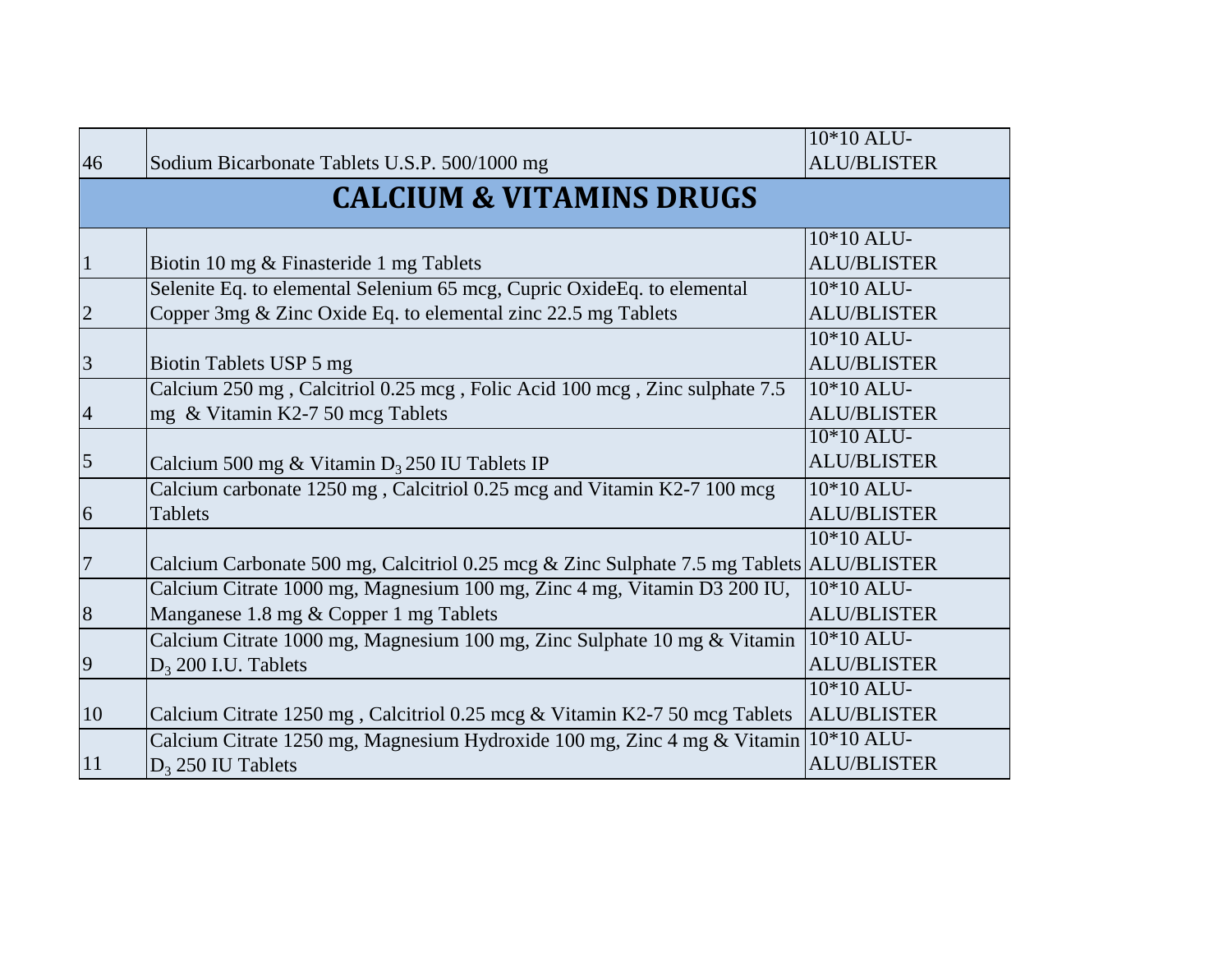|               | Calcium Citrate 750 mg, Calcitriol 0.25 mcg, Magnesium Hydroxide 100 mg &  | $10*10$ ALU-       |
|---------------|----------------------------------------------------------------------------|--------------------|
| 12            | Zinc Sulphate Mono 7.5 mg Tablets                                          | <b>ALU/BLISTER</b> |
|               |                                                                            | 10*10 ALU-         |
| 13            | Calcium Citrate Maleate 250 mg & Vitamin D3 400 IU Tablets                 | <b>ALU/BLISTER</b> |
|               |                                                                            | $10*10$ ALU-       |
| 14            | Calcium Citrate Maleate 500 mg, Calcitriol 0.25 mcg & Zinc 7.5 mg Tablets  | <b>ALU/BLISTER</b> |
|               |                                                                            | 10*10 ALU-         |
| <sup>15</sup> | Calcium Citrate, Calcitriol, Magnesium & Zinc Tablets                      | <b>ALU/BLISTER</b> |
|               |                                                                            | 10*10 ALU-         |
| 16            | Calcium Pantothenate Tablets IP 100 mg                                     | <b>ALU/BLISTER</b> |
|               | Cholecalciferol 1000 IU, Ferrous Ascorbate 100 mg, Folic Acid 1 mg &       | 10*10 ALU-         |
| 17            | Cyanocobalamin 7.5 mcg Tablets                                             | <b>ALU/BLISTER</b> |
|               |                                                                            | 10*10 ALU-         |
| 18            | Cholecalciferol Chewable Tablets 60,000 I.U.                               | <b>ALU/BLISTER</b> |
|               | Doxylamine Succinate 10 mg/20 mg & Pyridoxine Hydrochloride 10 mg /20      | $10*10$ ALU-       |
| 19            | mgTablets                                                                  | <b>ALU/BLISTER</b> |
|               | Doxylamine Succinate 10 mg/20 mg, Pyridoxine HCl 10 mg/20 mg & Folic       | 10*10 ALU-         |
| 20            | Acid 5 mg /5 mg Tablets                                                    | <b>ALU/BLISTER</b> |
|               |                                                                            | 10*10 ALU-         |
| 21            | Ferrous Ascorbate 100 mg & Folic Acid 1.5 mg Tablets I.P.                  | <b>ALU/BLISTER</b> |
|               | Ferrous Ascorbate 100 mg, Folic Acid 1.1 mg, Cyanocobalamin 15 mcg & Zinc  | $10*10$ ALU-       |
| 22            | 22.5 mg Tablets                                                            | <b>ALU/BLISTER</b> |
|               |                                                                            | 10*10 ALU-         |
| 23            | Ferrous Ascorbate 100 mg, Folic Acid 1.5 mg & Zinc 22.5 mg Tablets         | <b>ALU/BLISTER</b> |
|               | Ferrous Ascorbate 100 mg, Folic Acid 1.5 mg, Methylcobalamin 1.5 mg & Zinc | 10*10 ALU-         |
| 24            | 22.5 mg Tablets                                                            | <b>ALU/BLISTER</b> |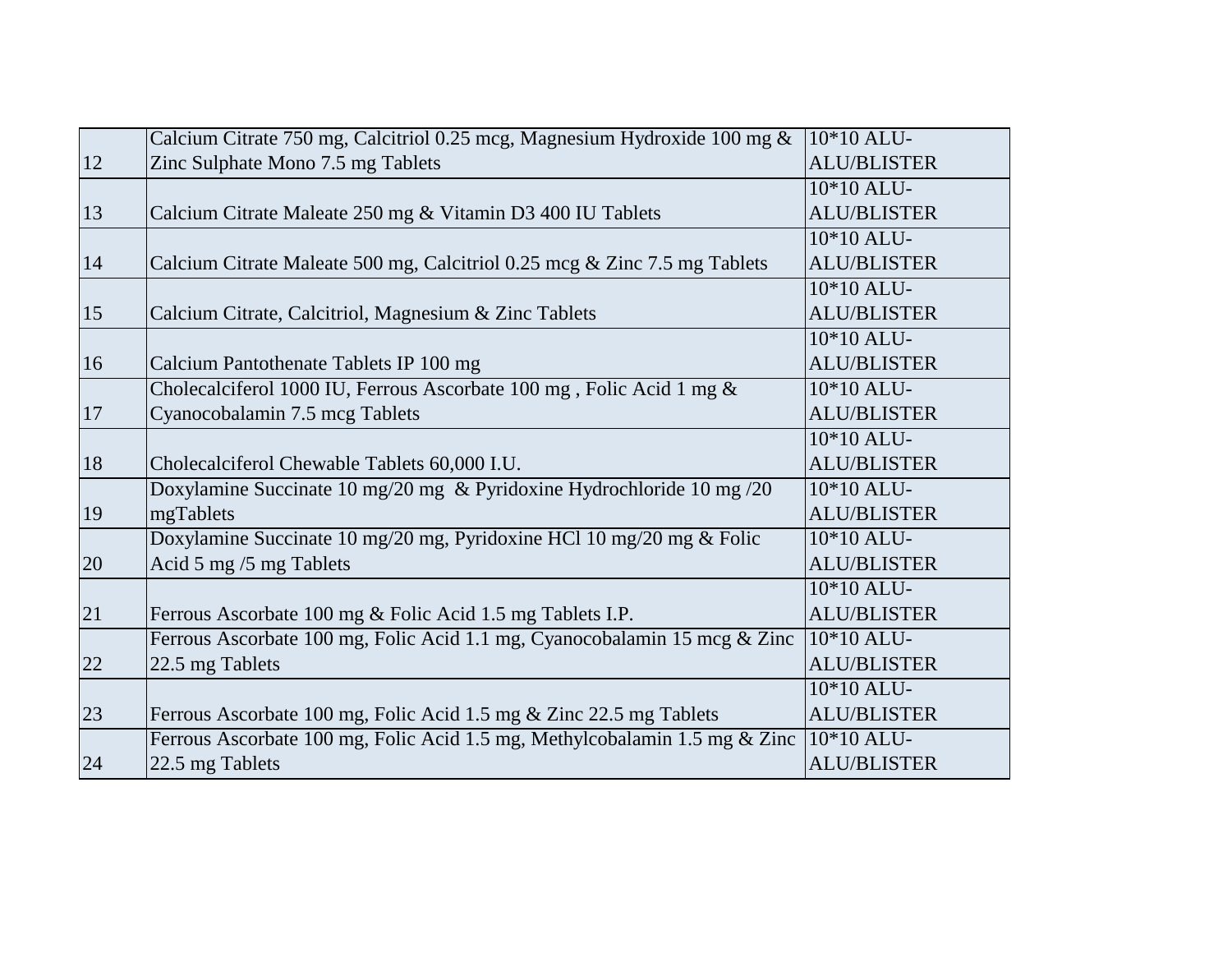|    | Ferrous Bisglycinate 60 mg, Folic Acid 1 mg, Zinc Bisglycinate 15 mg and   | 10*10 ALU-         |
|----|----------------------------------------------------------------------------|--------------------|
| 25 | Methylcobalamin 500 mcg Tablets                                            | <b>ALU/BLISTER</b> |
|    |                                                                            | 10*10 ALU-         |
| 26 | Folic Acid Tablets I.P. 5 mg                                               | <b>ALU/BLISTER</b> |
|    |                                                                            | 10*10 ALU-         |
| 27 | L-Carnitine 500 mg, Methylcobalamin 1500 mcg & Folic Acid 1.5 mg Tablets   | <b>ALU/BLISTER</b> |
|    | Metadoxine 500 mg, Silymarin 140 mg, L-Ornithine-L-Aspartate 150 mg,       | 10*10 ALU-         |
| 28 | Pyridoxine Hydrochloride 3 mg and Folic Acid 1.5 mg Tablets                | <b>ALU/BLISTER</b> |
|    | Methylcobalamin 1500 mcg, Alpha Lipoic Acid 100 mg, Pregabalin 75 mg &     | 10*10 ALU-         |
| 29 | Pyridoxine Hydrochloride 3 mgTablets                                       | <b>ALU/BLISTER</b> |
|    | Methylcobalamin 1500 mcg, Alpha Lipoic Acid 100 mg, Vitamin $D_3$ 1000 IU, | $10*10$ ALU-       |
| 30 | Pyridoxine HCl 3 mg & Folic Acid 1.5 mg Tablets                            | <b>ALU/BLISTER</b> |
|    | Methylcobalamin 1500 mcg, Alpha Lipoic Acid 100 mg, Vitamin D3 1000 IU,    | $10*10$ ALU-       |
| 31 | Pyridoxine HCl. 3 mg & Folic Acid 1.5 mg Tablets                           | <b>ALU/BLISTER</b> |
|    |                                                                            | 10*10 ALU-         |
| 32 | Methylcobalamin 1500 mcg, Pyridoxine HCl 3 mg and Folic Acid 5 mg Tablets  | <b>ALU/BLISTER</b> |
|    | Methylcobalamin 1500 mcg, L-Methylfolate1 mg and Pyridoxal-5 Phosphate 0.5 | $10*10$ ALU-       |
| 33 | mg Tablets                                                                 | <b>ALU/BLISTER</b> |
|    | Calcium Carbonate 1250 mg, Vitamin D3 2000 IU, Methylcobalamin 1500        | 10*10 ALU-         |
| 34 | mcg, L-Methylfolate Calcium 1 mg and Pyridoxal-5 Phosphate 20 mg Tablets   | <b>ALU/BLISTER</b> |
|    | Methylcobalamin 500 mcg, Vitamin D3 200 IU, Calcium citrate 1000 mg,       | 10*10 ALU-         |
| 35 | Pyridoxine Hydrochloride 10 mg & Folic Acid 5 mg Tablets                   | <b>ALU/BLISTER</b> |
|    | Methylcobalamin 750 mcg, Alpha Lipoic Acid 100 mg, Gabapentin 300 mg &     | 10*10 ALU-         |
| 36 | Pyridoxine Hydrochloride 3 mg Tablets                                      | <b>ALU/BLISTER</b> |
|    |                                                                            | 10*10 ALU-         |
| 37 | Methylcobalamin Extended Release Tablets 1500 mcg                          | <b>ALU/BLISTER</b> |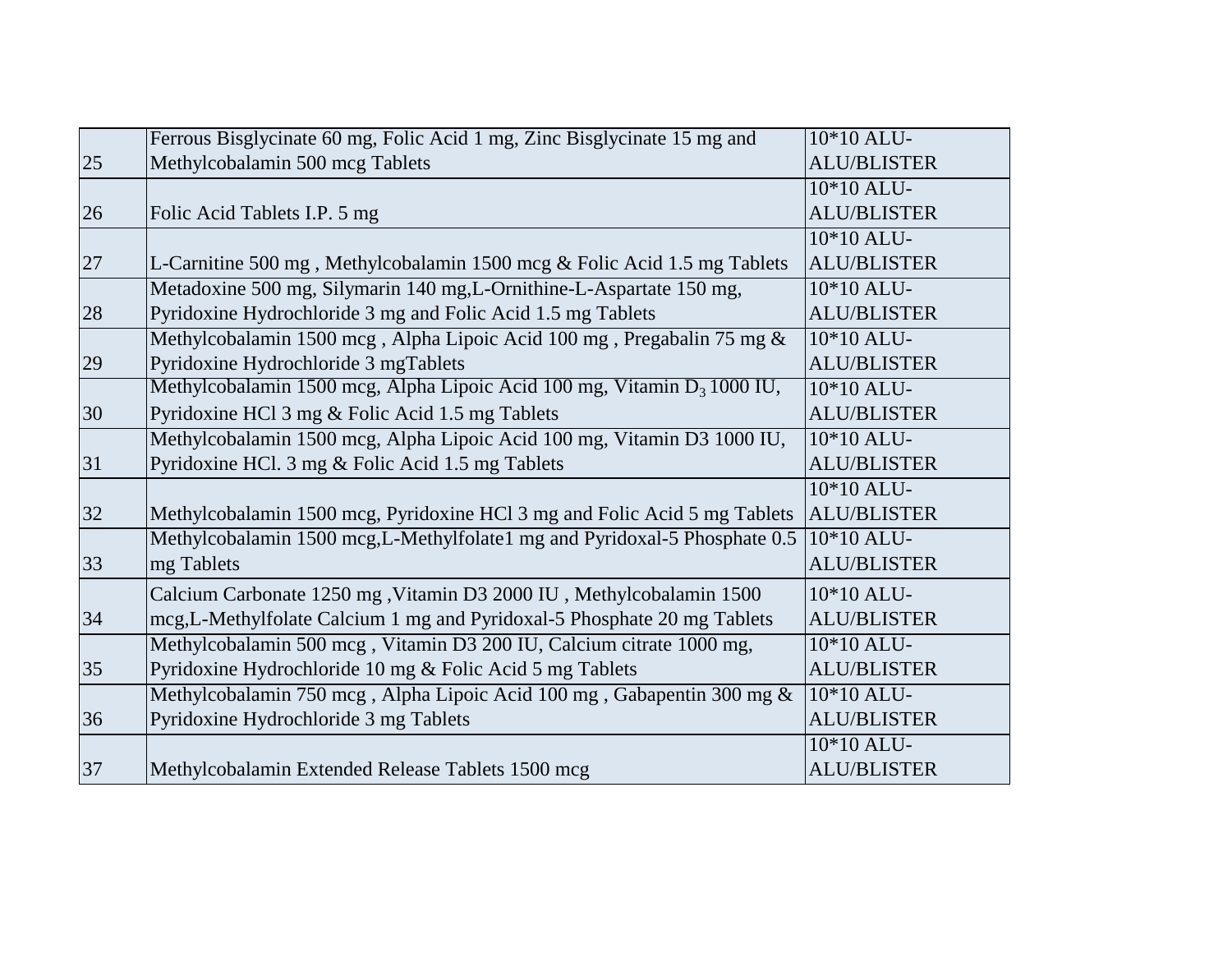|    |                                                                           | 10*10 ALU-         |
|----|---------------------------------------------------------------------------|--------------------|
| 38 | Methylcobalamin sublingual Tablets 1500 mcg                               | <b>ALU/BLISTER</b> |
|    |                                                                           | 10*10 ALU-         |
| 39 | Methylcobalamin Tablets 1500 mcg                                          | <b>ALU/BLISTER</b> |
|    | Methylcobalamin1500 mcg, Alpha Lipoic Acid100 mg, Folic Acid1.5 mg,       | $10*10$ ALU-       |
| 40 | Thiamine Mononitrate 10 mg and Pyridoxine HCl 3 mg Tablets                | <b>ALU/BLISTER</b> |
|    |                                                                           | 10*10 ALU-         |
| 41 | N-Acetylcysteine Tablets 600 mg                                           | <b>ALU/BLISTER</b> |
|    |                                                                           | 10*10 ALU-         |
| 42 | Potassium Magnesium Citrate and Vitamin B6 Tablets                        | <b>ALU/BLISTER</b> |
|    |                                                                           | 10*10 ALU-         |
| 43 | Pyridoxine Hydrochloride Tablets IP 10 mg                                 | <b>ALU/BLISTER</b> |
|    | Pyridoxine Hydrochloride, Nicotinamide, Cyanocobalamin, Foilc Acid with   | 10*10 ALU-         |
| 44 | Chromium, Zinc and Selenium Tablets                                       | <b>ALU/BLISTER</b> |
|    |                                                                           | 10*10 ALU-         |
| 45 | Riboflavin, Folic Acid, Niacinamide & Lactic Acid Bacillus Tablets        | <b>ALU/BLISTER</b> |
|    |                                                                           | 10*10 ALU-         |
| 46 | Risedronate Sodium Tablets 35/150 mg                                      | <b>ALU/BLISTER</b> |
|    | Sodium Feredetate 231 mg, Folic Acid 1.5 mg & Cyanocobalamin 5 mcg        | 10*10 ALU-         |
| 47 | <b>Tablets</b>                                                            | <b>ALU/BLISTER</b> |
|    |                                                                           | 10*10 ALU-         |
| 48 | Ibandronic Acid Tablets 150 mg                                            | <b>ALU/BLISTER</b> |
|    | <b>NERVOUS SYSTEM DRUGS</b>                                               |                    |
|    | Aceclofenac Sustained Release 200 mg & Pregabalin Sustained Release 75 mg | 10*10 ALU-         |
|    | <b>Tablets</b>                                                            | <b>ALU/BLISTER</b> |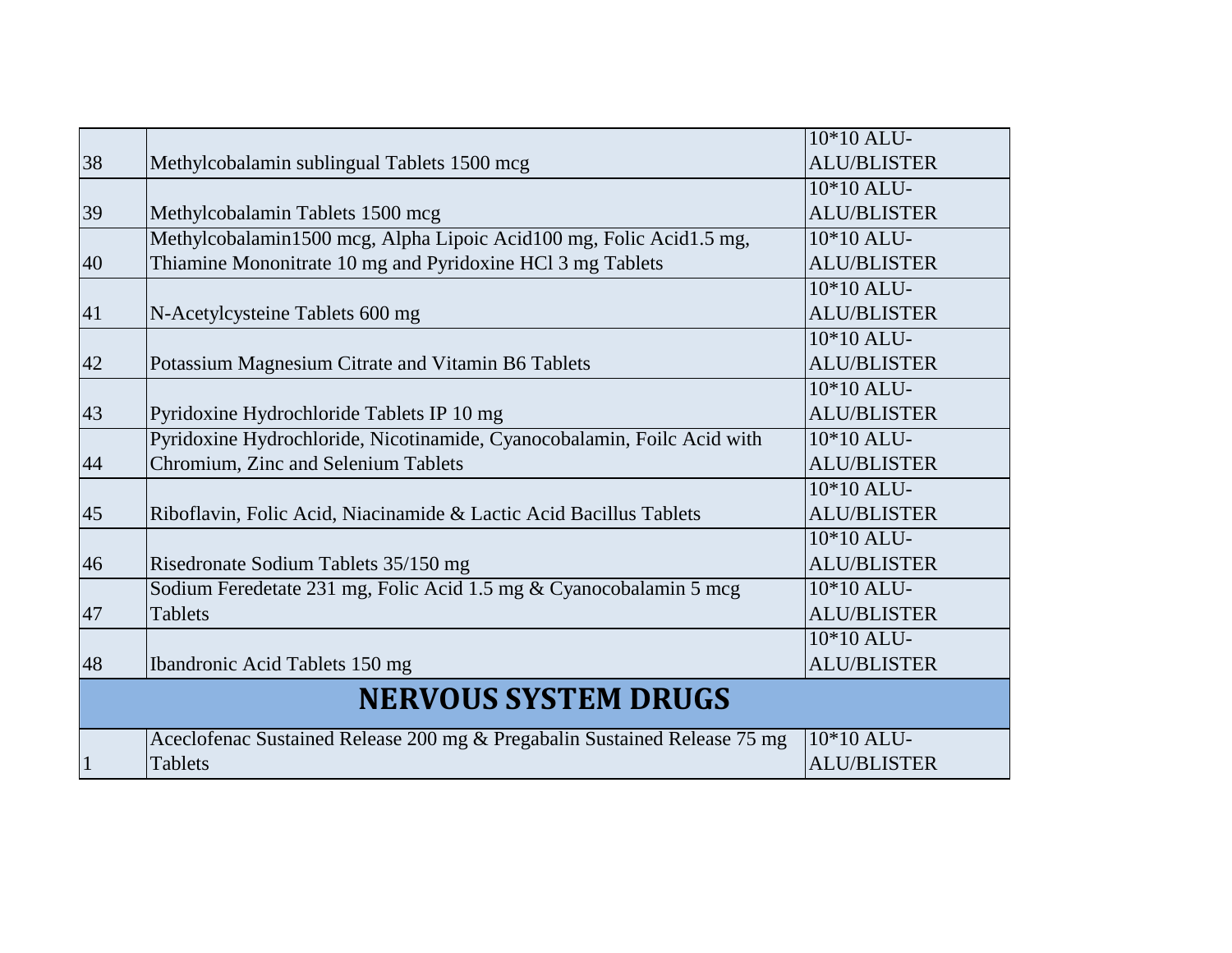|                  |                                                              | 10*10 ALU-               |
|------------------|--------------------------------------------------------------|--------------------------|
| $\overline{2}$   | Acotiamide Hydrochloride Tablets 100 mg                      | <b>ALU/BLISTER</b>       |
|                  |                                                              | 10*10 ALU-               |
| $\overline{3}$   | Amitriptyline Hydrochloride Sustained Release Tablets 50 mg  | <b>ALU/BLISTER</b>       |
|                  |                                                              | $10*10$ ALU-             |
| $\overline{4}$   | Amitriptyline Tablets IP 10/25 mg                            | <b>ALU/BLISTER</b>       |
|                  |                                                              | $10*10$ ALU-             |
| $\overline{5}$   | Brivaracetam Tablets 50/75/100 mg                            | <b>ALU/BLISTER</b>       |
|                  |                                                              | 10*10 ALU-               |
| $\overline{6}$   | Citicoline 500/500 mg and Piracetam 400/800 mg Tablets       | <b>ALU/BLISTER</b>       |
|                  |                                                              | 10*10 ALU-               |
| $\sqrt{ }$       | Citicoline Sodium Tablets IP 500 mg                          | <b>ALU/BLISTER</b>       |
|                  |                                                              | 10*10 ALU-               |
| $\boldsymbol{8}$ | Divalproex Sodium SR Tablets IP 750/1000 mg                  | <b>ALU/BLISTER</b>       |
|                  |                                                              | 10*10 ALU-               |
| 9                | Flunarizine Dihydrochloride Tablets I.P.10 mg                | <b>ALU/BLISTER</b>       |
|                  |                                                              | $\overline{10}$ *10 ALU- |
| 10               | Gabapentin 100 mg and Methylcobalamin 1500 mcg Tablets       | <b>ALU/BLISTER</b>       |
|                  |                                                              | 10*10 ALU-               |
| 11               | Gabapentin 300/400 mg and Nortriptyline 10/10 mg Tablets     | <b>ALU/BLISTER</b>       |
|                  |                                                              | 10*10 ALU-               |
| 12               | Gabapentin Tablets IP 100 mg/300 mg/400 mg/600mg/800 mg      | <b>ALU/BLISTER</b>       |
|                  |                                                              | 10*10 ALU-               |
| 13               | Levetiracetam Prolonged-release Tablets I.P. 500/750/1000 mg | <b>ALU/BLISTER</b>       |
|                  |                                                              | 10*10 ALU-               |
| 14               | Levetiracetam Tablets IP 250/500/750/1000 mg                 | <b>ALU/BLISTER</b>       |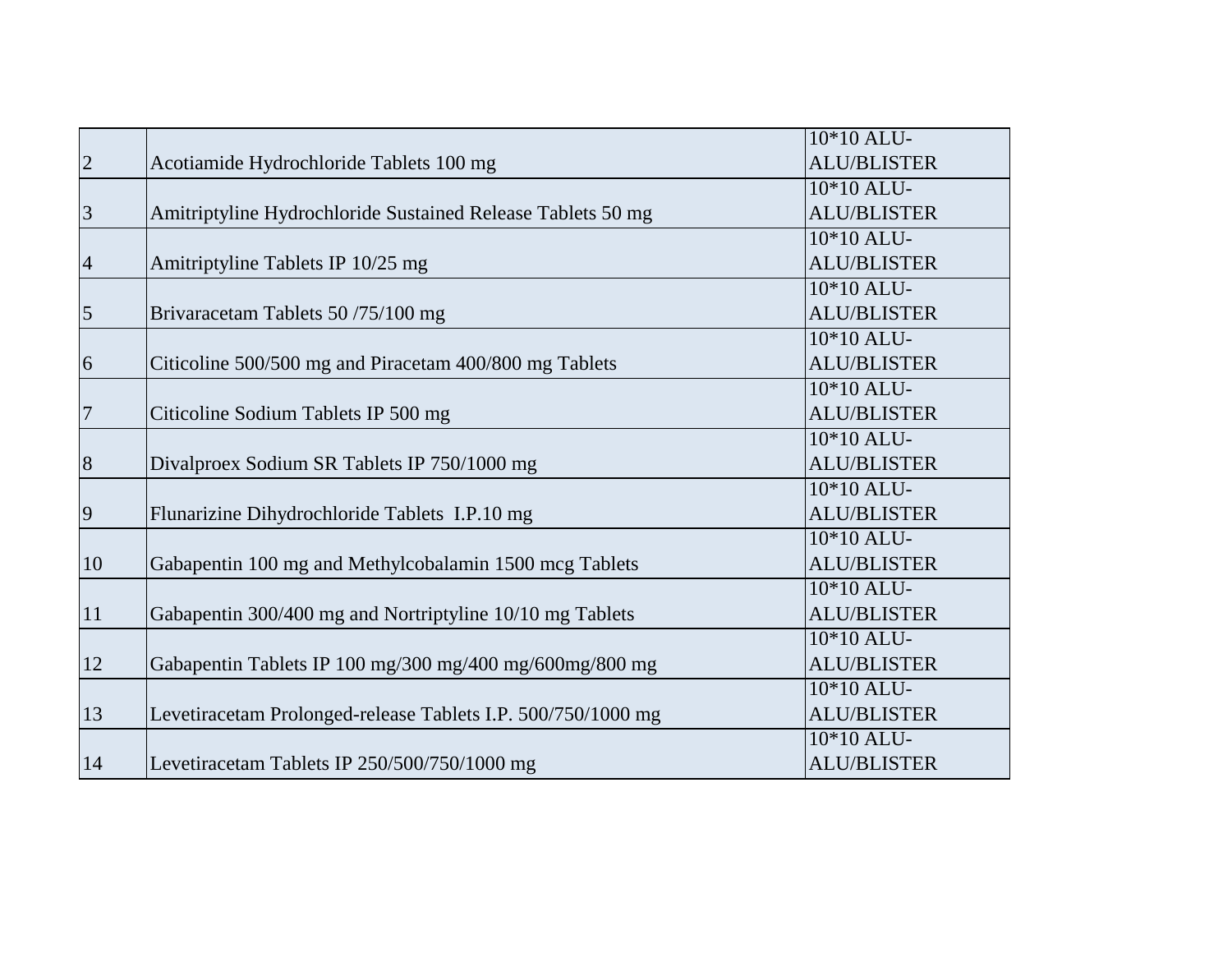|        |                                                                          | 10*10 ALU-         |
|--------|--------------------------------------------------------------------------|--------------------|
| 15     | Levosulpiride Sustained Release Tablets 75 mg                            | <b>ALU/BLISTER</b> |
|        |                                                                          | 10*10 ALU-         |
| 16     | Levosulpiride Tablets 25/50/75/100/150/200 mg                            | <b>ALU/BLISTER</b> |
|        |                                                                          | 10*10 ALU-         |
| 17     | Methylcobalamin 1500 mg & Pregabalin 300 mg SR Bilayered Tablets         | <b>ALU/BLISTER</b> |
|        |                                                                          | 10*10 ALU-         |
| 18     | Methylcobalamin 500/500 mcg & Gabapentin 100/300 mg Tablets              | <b>ALU/BLISTER</b> |
|        |                                                                          | 10*10 ALU-         |
| 19     | Nortriptyline Hydrochloride Tablets IP 25 mg                             | <b>ALU/BLISTER</b> |
|        |                                                                          | 10*10 ALU-         |
| 20     | Olopatadine Hydrochloride Tablets 2.5/5 mg                               | <b>ALU/BLISTER</b> |
|        |                                                                          | 10*10 ALU-         |
| 21     | Piracetam Tablets 1200 mg                                                | <b>ALU/BLISTER</b> |
|        |                                                                          | $10*10$ ALU-       |
| $22\,$ | Pregabalin 75 mg & Nortryptyline 10 mg Tablets                           | <b>ALU/BLISTER</b> |
|        |                                                                          | 10*10 ALU-         |
| 23     | Pregabalin 75 mg, Methylcobalamin 1500 mcg & Nortriptyline 10 mg Tablets | <b>ALU/BLISTER</b> |
|        |                                                                          | 10*10 ALU-         |
| 24     | Pregabalin 75/150 mg SR & Methylcobalamin 1500 mcg Bilayered Tablets     | <b>ALU/BLISTER</b> |
|        | Pregabalin SR 75 mg, Methylcobalamin 1500 mcg & Nortriptyline 10 mg      | 10*10 ALU-         |
| 25     | <b>Bilayered SR Tablets</b>                                              | <b>ALU/BLISTER</b> |
|        |                                                                          | $10*10$ ALU-       |
| 26     | Pregabalin Sustained Release Tablets 75/150/300 mg                       | <b>ALU/BLISTER</b> |
|        |                                                                          | 10*10 ALU-         |
| 27     | Risperidone 2/3/4 mg & Trihexyphenidyl Hydrochloride 2/2/2 mg Tablets    | <b>ALU/BLISTER</b> |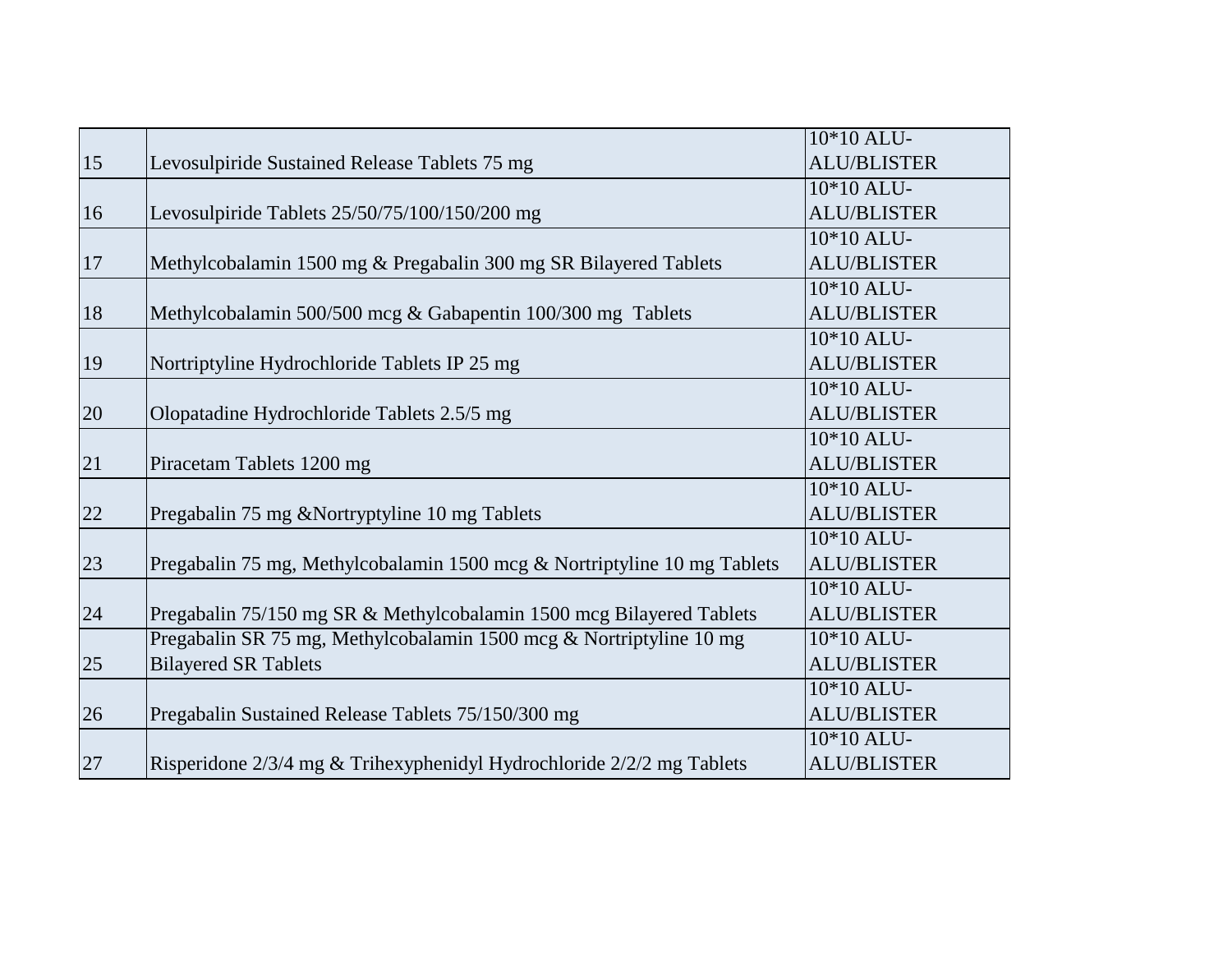|                             |                                                               | 10*10 ALU-         |  |
|-----------------------------|---------------------------------------------------------------|--------------------|--|
| 28                          | Sumatriptan 50/50/85 mg & Naproxen 275/550/500 mg Tablets     | <b>ALU/BLISTER</b> |  |
|                             |                                                               | 10*10 ALU-         |  |
| 29                          | Trihexyphenidyl Hydrochloride Tablets I.P. 2 mg               | <b>ALU/BLISTER</b> |  |
|                             | <b>ANTIHELMINTIC DRUGS</b>                                    |                    |  |
|                             |                                                               | 10*10 ALU-         |  |
| $\mathbf{1}$                | Albendazole 400/400 mg &Ivernectin 6/12 mg Tablets            | <b>ALU/BLISTER</b> |  |
|                             |                                                               | 10*10 ALU-         |  |
| $\overline{2}$              | Ivermectin Tablets I.P. 6 mg                                  | <b>ALU/BLISTER</b> |  |
|                             |                                                               | 10*10 ALU-         |  |
| 3                           | Ivermectin Tablets U.S.P. 12 mg                               | <b>ALU/BLISTER</b> |  |
|                             |                                                               | 10*10 ALU-         |  |
| $\overline{4}$              | Levamisole Tablets IP 150 mg                                  | <b>ALU/BLISTER</b> |  |
|                             | <b>ANTIMALERIAL DRUGS</b>                                     |                    |  |
|                             |                                                               | 10*10 ALU-         |  |
| $\mathbf{1}$                | Artemether 40/80 mg and Lumefantrine 240/480 mg Tablets IP    | <b>ALU/BLISTER</b> |  |
|                             |                                                               | 10*10 ALU-         |  |
| $\overline{2}$              | Artemether 80 mg & Lumefantrine 480 mg Film Coated Tablets IP | <b>ALU/BLISTER</b> |  |
| <b>ANTIARRHYTHMIC DRUGS</b> |                                                               |                    |  |
|                             |                                                               | 10*10 ALU-         |  |
| 1                           | Amiodarone Tablets IP 100/200 mg                              | <b>ALU/BLISTER</b> |  |
|                             | <b>COMBIKIT</b>                                               |                    |  |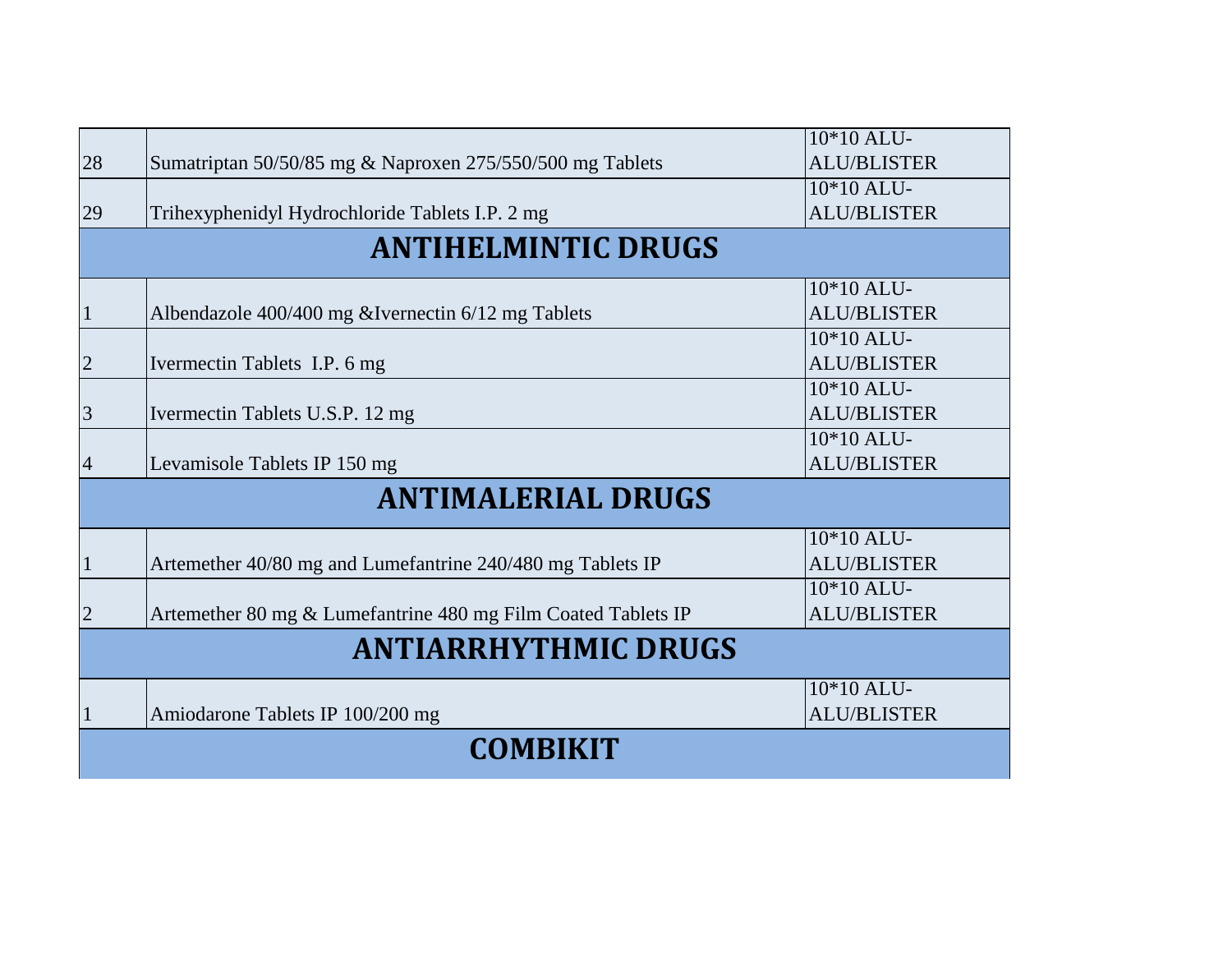|                | Combikit of Artesunate 200 mg Tablets, Pyrimethamine 25 mg & Sulphadoxine   |                     |
|----------------|-----------------------------------------------------------------------------|---------------------|
| $\mathbf{1}$   | 500 mg Tablets I.P.                                                         | 10*6 Foil Packing   |
|                | Combikit of Clarithromycin Tablets IP 500 mg, Esomeprazole Tablets IP 40 mg |                     |
| $\overline{2}$ | & Amoxicillin Tablets USP 750 mg                                            | $10*6$ Foil Packing |
|                | Combikit of Ibandronic Acid Tablet 150 mg & Calcium Carbonate 500 mg,       |                     |
| 3              | Vitamin-D3 500 IU, Zinc 7.5 mg Tablets                                      | 10*6 Foil Packing   |
|                | Combikit of Pantoprazole Tablets IP 40 mg, Clarithromycin Tablets IP 500 mg |                     |
| $\overline{4}$ | & Amoxicillin Tablets USP 750 mg                                            | 10*6 Foil Packing   |
|                | Combipack of Fluconazole 150 mg, Azithromycin 1 gm and Secnidazole 1 gm     |                     |
| $\overline{5}$ | Tablets                                                                     | 10*4 BLISTER        |
|                | <b>ANTI-RHEUMATIC DRUGS</b>                                                 |                     |
|                |                                                                             |                     |
|                |                                                                             | 10*10 ALU-          |
| $\mathbf{1}$   | Hydroxychloroquine Sulphate Tablets IP 200/300/400 mg                       | <b>ALU/BLISTER</b>  |
|                |                                                                             | 10*10 ALU-          |
| $\overline{2}$ | Azathioprine Tablets I.P. 50 mg                                             | <b>ALU/BLISTER</b>  |
|                |                                                                             | 10*10 ALU-          |
| $\overline{3}$ | Leflunomide Tablets IP 10/20 mg                                             | <b>ALU/BLISTER</b>  |
|                | <b>MUSCLE RELAXANT DRUGS</b>                                                |                     |
|                |                                                                             |                     |
|                |                                                                             | $10*10$ ALU-        |
| $\mathbf{1}$   | Alfuzosin Prolonged Release Tablets I.P. 10 mg                              | <b>ALU/BLISTER</b>  |
|                |                                                                             | 10*10 ALU-          |
| $\overline{2}$ | Baclofen Tablets IP 10 mg                                                   | <b>ALU/BLISTER</b>  |
|                |                                                                             | 10*10 ALU-          |
| 3              | Drotaverine Hydrochloride Tablets IP 80 mg                                  | <b>ALU/BLISTER</b>  |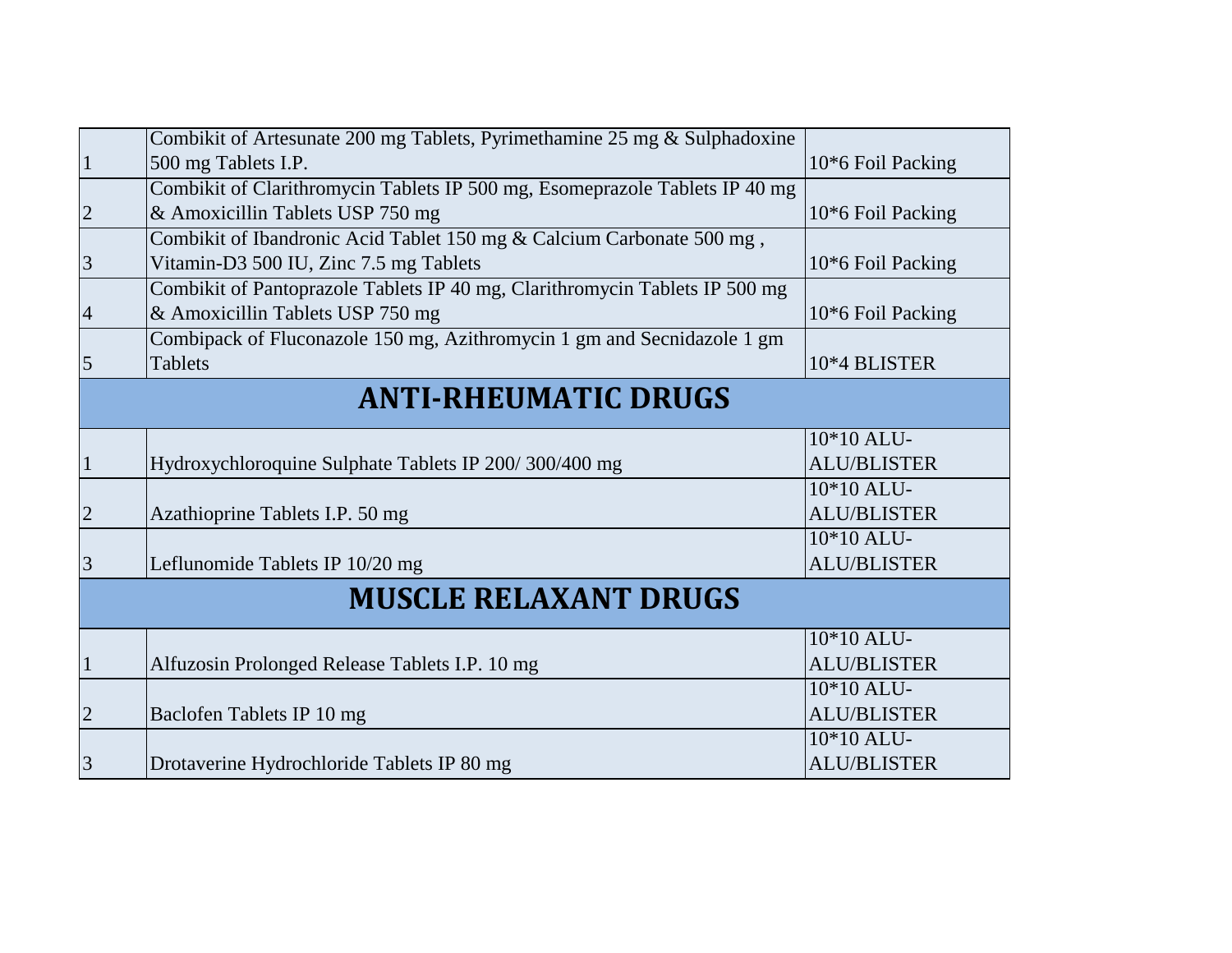|                                                  |                                                              | 10*10 ALU-         |  |  |
|--------------------------------------------------|--------------------------------------------------------------|--------------------|--|--|
| $\overline{4}$                                   | Drotaverine Hydrochloride 80 mg & Aceclofenac 100 mg Tablets | <b>ALU/BLISTER</b> |  |  |
|                                                  |                                                              | $10*10$ ALU-       |  |  |
| $\overline{5}$                                   | Cyclobenzaprine Extended release Tablets 15 mg               | <b>ALU/BLISTER</b> |  |  |
|                                                  |                                                              | 10*10 ALU-         |  |  |
| 6                                                | Cyclobenzaprine Tablets I.P. 5/10 mg                         | <b>ALU/BLISTER</b> |  |  |
| <b>ANTIOXYTOCICS DRUGS (TOCOLYTICS)</b>          |                                                              |                    |  |  |
|                                                  |                                                              | 10*10 ALU-         |  |  |
|                                                  | Isoxsuprine Hydrochloride Sustained Release Tablets 40 mg    | <b>ALU/BLISTER</b> |  |  |
| <b>CORTICOSTEROID &amp; BRONCHODILATOR DRUGS</b> |                                                              |                    |  |  |
|                                                  |                                                              | $10*10$ ALU-       |  |  |
|                                                  | Acebrophylline Sustained Release Tablets 200 mg              | <b>ALU/BLISTER</b> |  |  |
|                                                  |                                                              | $10*10$ ALU-       |  |  |
| $\overline{2}$                                   | Doxofylline 400 mg & Ambroxol HCl 30 mg Tablets              | <b>ALU/BLISTER</b> |  |  |
|                                                  |                                                              | 10*10 ALU-         |  |  |
| $\overline{3}$                                   | Doxofylline Tablets IP 400 mg                                | <b>ALU/BLISTER</b> |  |  |
|                                                  |                                                              | 10*10 ALU-         |  |  |
| $\overline{4}$                                   | Montelukast 10 mg & Doxofylline 400 mg SR Bilayered Tablets  | <b>ALU/BLISTER</b> |  |  |
|                                                  |                                                              | $10*10$ ALU-       |  |  |
| $\overline{5}$                                   | Montelukast Sodium Tablets IP 5 mg                           | <b>ALU/BLISTER</b> |  |  |
|                                                  |                                                              | 10*10 ALU-         |  |  |
| $\overline{6}$                                   | Stanozolol Tablets USP 2 mg                                  | <b>ALU/BLISTER</b> |  |  |
|                                                  |                                                              | 10*10 ALU-         |  |  |
| 7                                                | Triamcinolone Tablets IP 4 mg                                | <b>ALU/BLISTER</b> |  |  |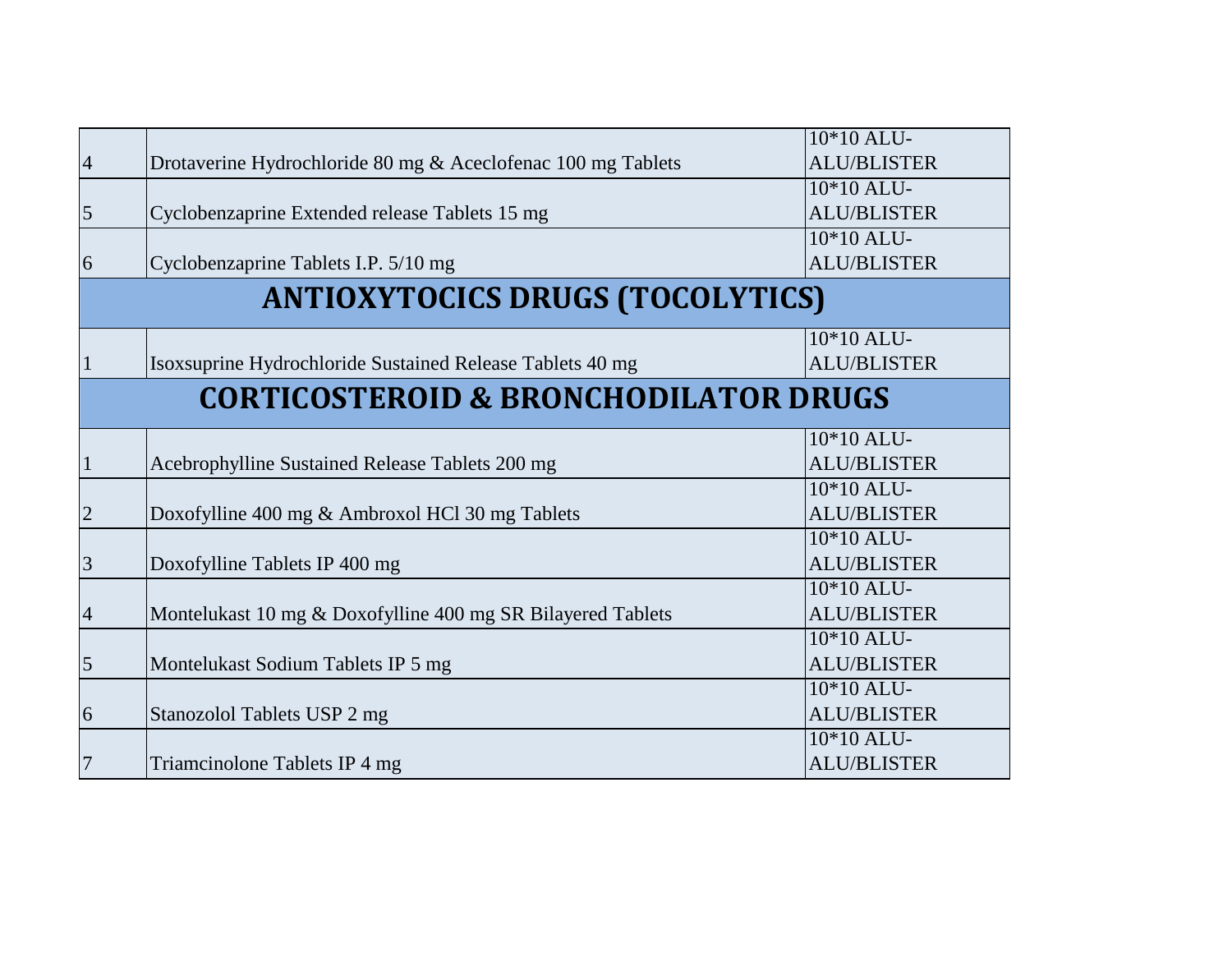| 8                             | Montelukast 10 mg and Acebrophylline 200 mg Tablets     | 10*10 ALU-<br><b>ALU/BLISTER</b> |  |  |
|-------------------------------|---------------------------------------------------------|----------------------------------|--|--|
|                               |                                                         | 10*10 ALU-                       |  |  |
| 9                             | Deflazacort Tablets 1/6/12/18/30 mg                     | <b>ALU/BLISTER</b>               |  |  |
|                               |                                                         | $10*10$ ALU-                     |  |  |
| 10                            | Methylprednisolone Tablets I.P. 4/8/16 mg               | <b>ALU/BLISTER</b>               |  |  |
| <b>ANTIDEPRESSANT DRUGS</b>   |                                                         |                                  |  |  |
|                               |                                                         | 10*10 ALU-                       |  |  |
| $\mathbf{1}$                  | Dosulepin Tablets I.P. 25/50/75 mg                      | <b>ALU/BLISTER</b>               |  |  |
|                               |                                                         | 10*10 ALU-                       |  |  |
| $\overline{2}$                | Fluvoxamine Maleate Tablets IP 25/50/100 mg             | <b>ALU/BLISTER</b>               |  |  |
|                               |                                                         | 10*10 ALU-                       |  |  |
| 3                             | Flupentixol & Melitracen Tablets                        | <b>ALU/BLISTER</b>               |  |  |
|                               |                                                         | 10*10 ALU-                       |  |  |
| 4                             | Paroxetine Tablets IP 10/20/30 mg                       | <b>ALU/BLISTER</b>               |  |  |
|                               |                                                         | 10*10 ALU-                       |  |  |
| 5                             | Paroxetine Prolonged-release Tablets IP 12.5/25/37.5 mg | <b>ALU/BLISTER</b>               |  |  |
| <b>IMMUNOSTIMULANTS DRUGS</b> |                                                         |                                  |  |  |
|                               |                                                         | 10*10 ALU-                       |  |  |
|                               | Pidotimod Tablets 800 mg                                | <b>ALU/BLISTER</b>               |  |  |
| <b>ANTICOAGULANT DRUGS</b>    |                                                         |                                  |  |  |
|                               |                                                         | 10*10 ALU-                       |  |  |
| 1                             | Nicoumalone Tablets I.P. 1/2/3/4 mg                     | <b>ALU/BLISTER</b>               |  |  |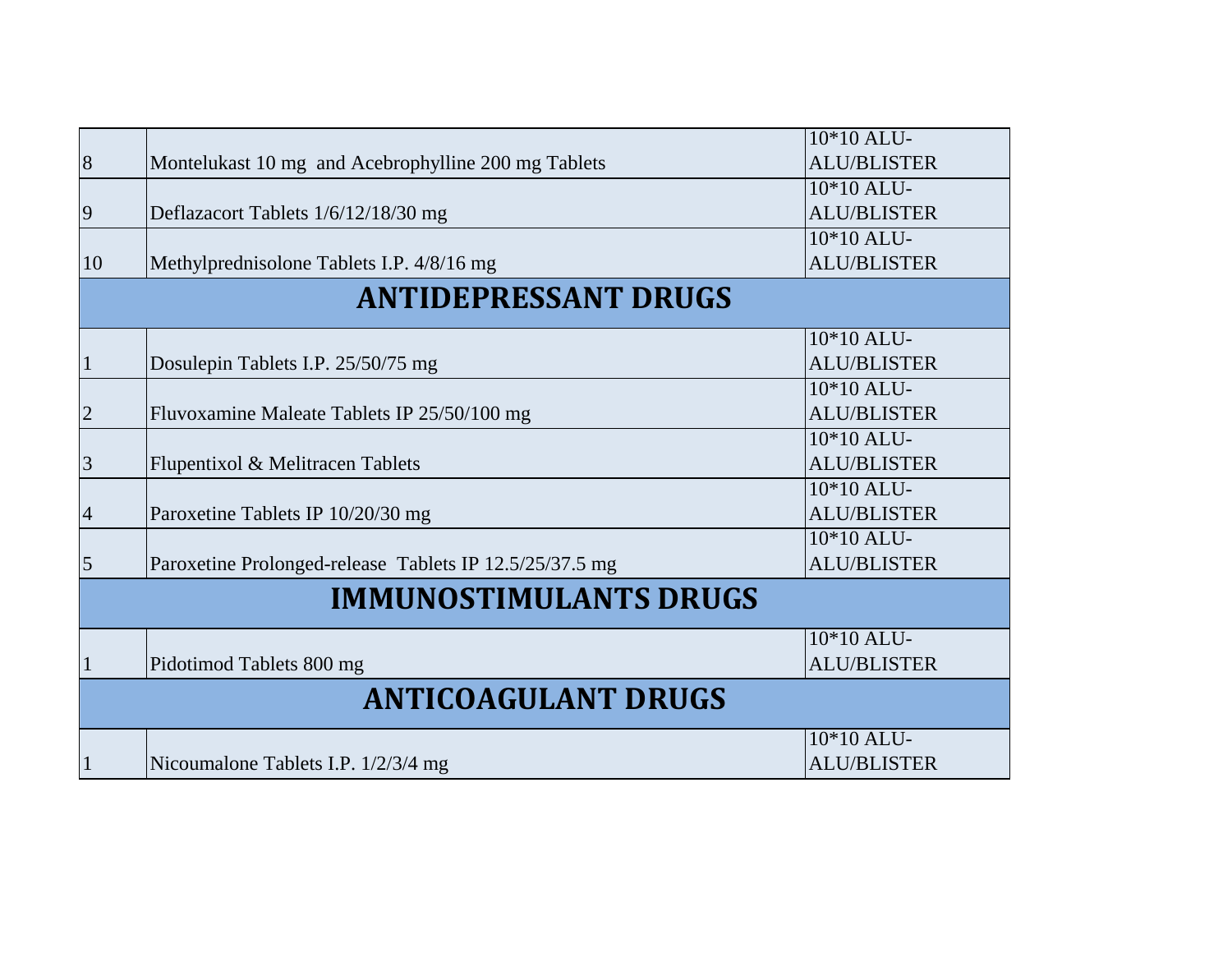|                                           |                                                                   | 10*10 ALU-         |  |  |
|-------------------------------------------|-------------------------------------------------------------------|--------------------|--|--|
| $\overline{2}$                            | Rivaroxaban Tablets 2.5/5/10/15/20 mg                             | <b>ALU/BLISTER</b> |  |  |
| <b>ERECTILE DYSFUNCTION DRUGS</b>         |                                                                   |                    |  |  |
|                                           |                                                                   | 10*10 ALU-         |  |  |
| $\mathbf{1}$                              | Sildenafil 50 mg & Dapoxetine 30 mg Tablets                       | <b>ALU/BLISTER</b> |  |  |
|                                           |                                                                   | $10*10$ ALU-       |  |  |
| $\overline{2}$                            | Sildenafil Citrate Tablets I.P. 50/100 mg                         | <b>ALU/BLISTER</b> |  |  |
|                                           |                                                                   | 10*10 ALU-         |  |  |
| 3                                         | Tadalafil Tablets I.P. 2.5/5/10/20 mg                             | <b>ALU/BLISTER</b> |  |  |
| <b>ANTICONVULSANTS DRUGS</b>              |                                                                   |                    |  |  |
|                                           |                                                                   | 10*10 ALU-         |  |  |
| 1                                         | Oxcarbazepine Tablets IP 150/300/450/600 mg                       | <b>ALU/BLISTER</b> |  |  |
| <b>ANTIASTHAMATIC AND MUCOLYTIC DRUGS</b> |                                                                   |                    |  |  |
|                                           |                                                                   | 10*10 ALU-         |  |  |
| $\mathbf{1}$                              | Acebrophylline 100 mg & Acetylcysteine 600 mg Tablets (bilayered) | <b>ALU/BLISTER</b> |  |  |
|                                           |                                                                   | 10*10 ALU-         |  |  |
| $\overline{2}$                            | Acebrophylline 100 mg & N-Acetylcysteine 600 mg Tablets           | <b>ALU/BLISTER</b> |  |  |
|                                           |                                                                   | $10*10$ ALU-       |  |  |
| 3                                         | N-Acetylcysteine 150 mg & Taurine 500 mg Tablets                  | <b>ALU/BLISTER</b> |  |  |
| <b>URICOSURIC AGENT</b>                   |                                                                   |                    |  |  |
|                                           |                                                                   | 10*10 ALU-         |  |  |
|                                           | Allopurinol Tablets I.P. 100 mg                                   | <b>ALU/BLISTER</b> |  |  |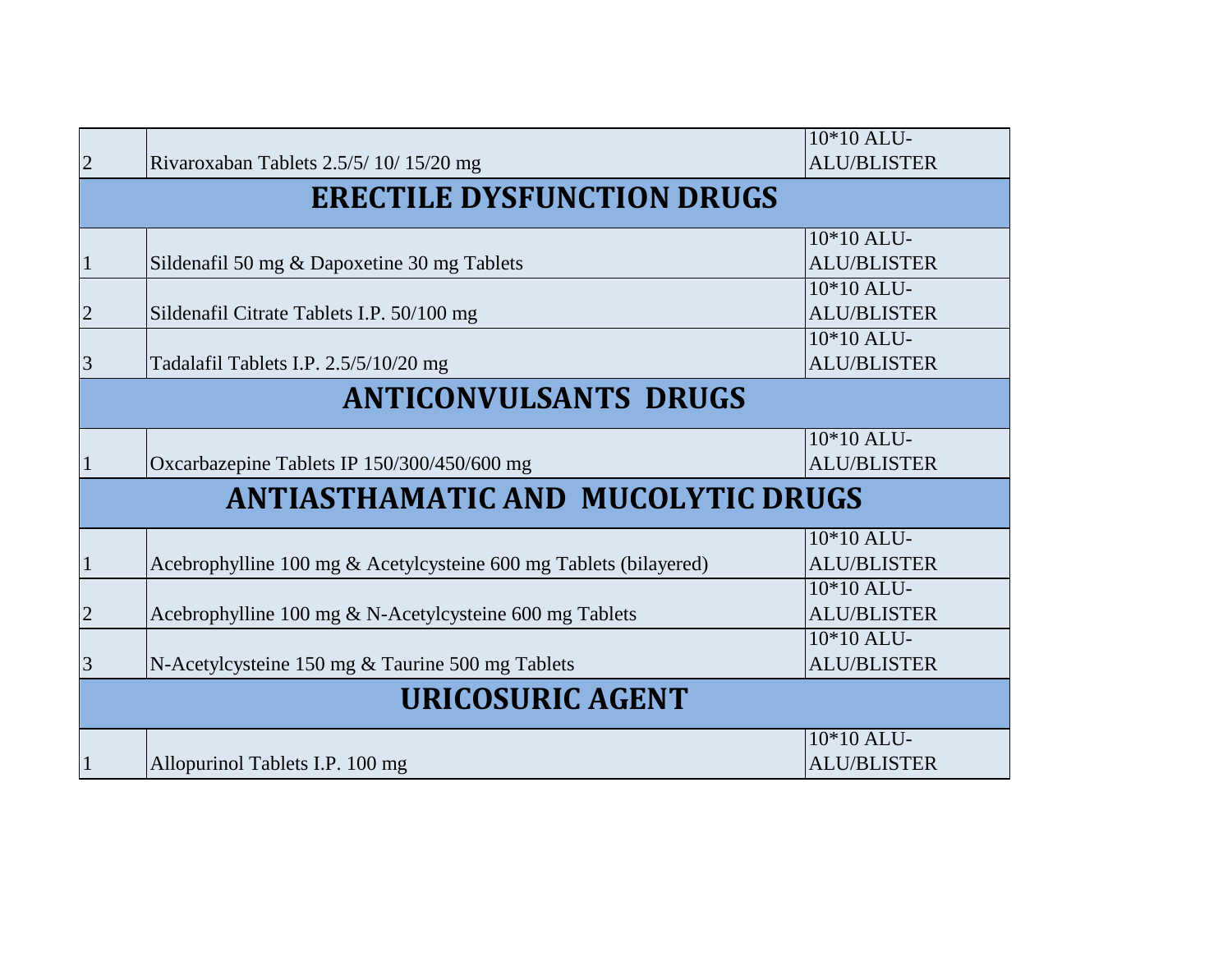| <b>PROLACTIN INHIBITOR</b> |                                                                         |                                    |  |  |
|----------------------------|-------------------------------------------------------------------------|------------------------------------|--|--|
|                            | Cabergoline Tablets I.P. 0.25/0.5/1 mg                                  | 10*10 ALU-<br><b>ALU/BLISTER</b>   |  |  |
|                            | <b>BENIGN PROSTATIC HYPERPLASIA (BPH) DRUGS</b>                         |                                    |  |  |
| $\mathbf{1}$               | Dutasteride Tablets 0.5 mg                                              | $10*10$ ALU-<br><b>ALU/BLISTER</b> |  |  |
| $\overline{2}$             | Silodosin Tablets 4 mg                                                  | $10*10$ ALU-<br><b>ALU/BLISTER</b> |  |  |
| $\overline{3}$             | Tamsulosin Hydrochloride (MR) 0.4 mg & Dutasteride 0.5 mg Tablets       | 10*10 ALU-<br><b>ALU/BLISTER</b>   |  |  |
| $\overline{4}$             | Tamsulosin Hydrochloride 0.4 mg & Dutasteride 0.5 mg Tablets            | $10*10$ ALU-<br><b>ALU/BLISTER</b> |  |  |
|                            | <b>OTHER DRUGS</b>                                                      |                                    |  |  |
|                            | Ambroxol Hydrochloride SR 75 mg and Doxycycline 100 mg Tablets.         | 10*10 ALU-<br><b>ALU/BLISTER</b>   |  |  |
| $\overline{2}$             | Cilostazol Tablets I.P. 50/100/200 mg                                   | 10*10 ALU-<br><b>ALU/BLISTER</b>   |  |  |
| $\overline{3}$             | Darifenacin Extended Release Tablets 7.5/15 mg                          | 10*10 ALU-<br><b>ALU/BLISTER</b>   |  |  |
| $\overline{4}$             | Dexamethasone Tablets I.P. 4 mg                                         | $10*10$ ALU-<br><b>ALU/BLISTER</b> |  |  |
| $\overline{5}$             | Fungal Diastase 100 mg, Papain 60 mg & Activated Charcoal 75 mg Tablets | 10*10 ALU-<br><b>ALU/BLISTER</b>   |  |  |